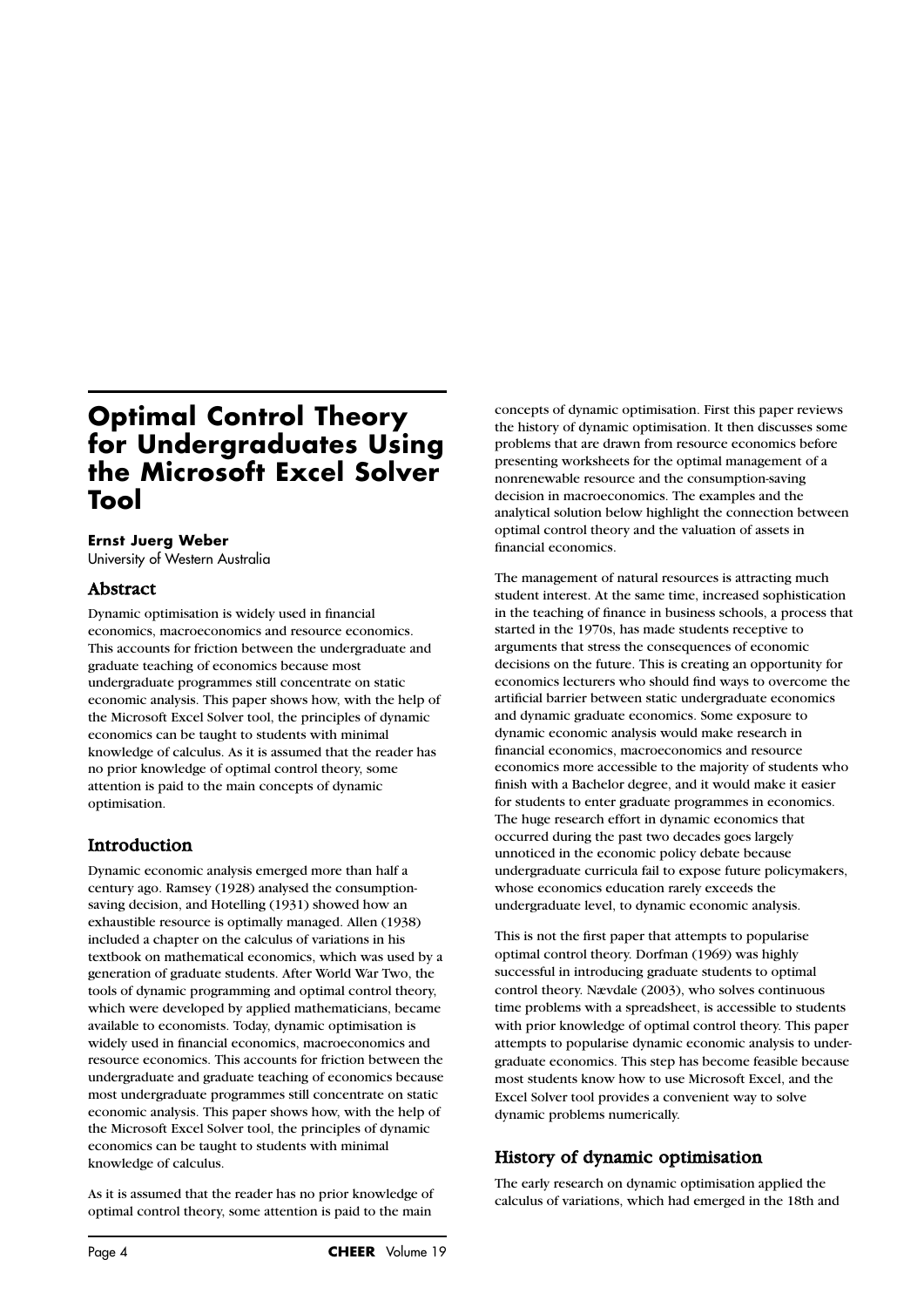19th centuries. Unlike in standard calculus, where the value of a function depends on the value of the independent variable, in the calculus of variations the value of a 'function' depends on the form or shape of another function. The calculus of variations is much harder than standard calculus because it is more difficult to find the optimal form of an entire function than the optimal value of a variable. In Ramsey's consumption-saving model, the consumer's lifetime utility depends on the time path of consumption. The goal of dynamic optimisation is to find the time path of consumption that maximises the consumer's lifetime utility. In Hotelling's model of exhaustible resources, dynamic optimisation yields the time path of resource extraction that maximises the value of a resource project, for example a mine. Usually, in economics and finance, an optimal path is sought that represents the decision variable as a function of time. But the calculus of variations is also used in engineering and physics, where the optimal path may have a physical dimension.<sup>1</sup>

In the 1950s, Richard Bellman became interested in numerical solutions to dynamic optimisation problems. In his autobiography he writes:

'as of 1954 or so I had stumbled into some important types of problems and had been pushed, willy-nilly, into answering some significant kinds of questions. I could handle deterministic control processes to some extent and stochastic decision processes in economics and operations research as well. Where next? At this point, I began to think in a logical fashion, using a systematic methodological approach.' (Bellman, 1984: 182)

Richard Bellman and Stuart Dreyfus also convey:

'In 1955, we began a systematic study of the computational feasibility of dynamic programming. We collected a number of optimisation problems from many different fields and applied our methods in many different ways.' (Bellman and Dreyfus, 1962: viii)

This work led to the publication of *Dynamic Programming* by Bellman in 1957 and *Applied Dynamic Programming* (co-authored with S.E. Dreyfus) in 1962.2 In the same year, L. S. Pontryagin and his students – V. G. Boltyanskii, R. V. Gamkrelidze, and E. F. Mishchenko – published their pioneering research on optimal control theory in *The Mathematical Theory of Optimal Processes* (first published in Russian in 1961).

In the calculus of variations the decisionmaker has direct control of the so-called state variable. For example, the operator of a mine decides on the amount of ore to be extracted. The mine's ore reserve is the state variable and the rate of ore extraction is the control or decision variable. There exists a one-to-one relationship between the decision variable and the state variable because the rate of extraction determines the reduction in the ore reserve at each point in time. The direct control of the state variable through the decisionmaker is specific to the calculus of variations. Optimal control theory considers a more general situation in which the change in the state variable depends both on the decision variable and the level of the state variable. This links decisions across time because the current decision affects the level of the state variable in the future. The state

variable provides a channel through which the current decision has an impact on the future growth of the state variable. Bellman quickly learnt that it is difficult, and indeed often impossible, to solve optimal control problems with the calculus of variations. In his autobiography, he reminisces:

'I started work on optimal control theory. I had seen problems in economics and operations research … The tool we used was the calculus of variations. What we found was that very simple problems required great ingenuity. A small change in the problem caused a great change in the solution. … Clearly, something was wrong. There was an obvious lack of balance. Reluctantly, I was forced to the conclusion that the calculus of variations was not an effective tool for obtaining a solution.' (Bellman, 1984: 175)

For this reason, Bellman developed dynamic programming, which solves optimal control problems numerically. Still, it took him some time to realise that dynamic programming is a numerical method to solve optimal control problems.

'I should have seen the application of dynamic programming to control theory several years before. I should have, but I didn't. … Scientific developments can always be made logical and rational with sufficient hindsight. It is amazing, however, how clouded the crystal ball looks beforehand.' (Bellman, 1984: 182)

## Examples in resource economics

The new concepts that have been introduced so far will now be repeated with the help of two examples, the optimal management of a mine and of a fishery. In dynamic optimisation the value of a 'function' depends on the entire form of another function. A 'function' whose value depends on the form of another function is called a functional. Functionals play an important role in financial economics because an asset embodies a stream of expected cash flows, which can be represented as a function of time.

A mine is an asset whose value at time 0 equals the present value of the stream of cash flows that will be earned during the mine's life, say until time *T*:

$$
V(x_0, \vec{u}) = \int_{0}^{T} C(u(t)) e^{-rt} dt
$$
 (1)

The cash flow function, *C*(*u*(*t*)), indicates that extracting the amount of ore,  $u(t)$ , produces the cash flow,  $C(u(t))$ , at time *t*. It is assumed that ore extraction is subject to diminishing returns at each point in time. Cash flows that occur in the future are discounted by the discount factor *e–rt* where *r* is the discount rate applicable to this type of investment. The value of the mine,  $V(x_0, \vec{u})$ , which is its price in an efficient equity market, depends on the initial ore reserve,  $x_0$ , and on the time path of ore extraction,  $\vec{u}$ , in the interval from 0 to *T*. The time path of ore extraction matters because future cash flows are discounted and ore extraction is subject to diminishing returns at each point in time. The discount factor provides an incentive to mine the ore quickly, but this effect is counterbalanced by the need to spread the ore production over time because the cash flow function is subject to diminishing returns. The value of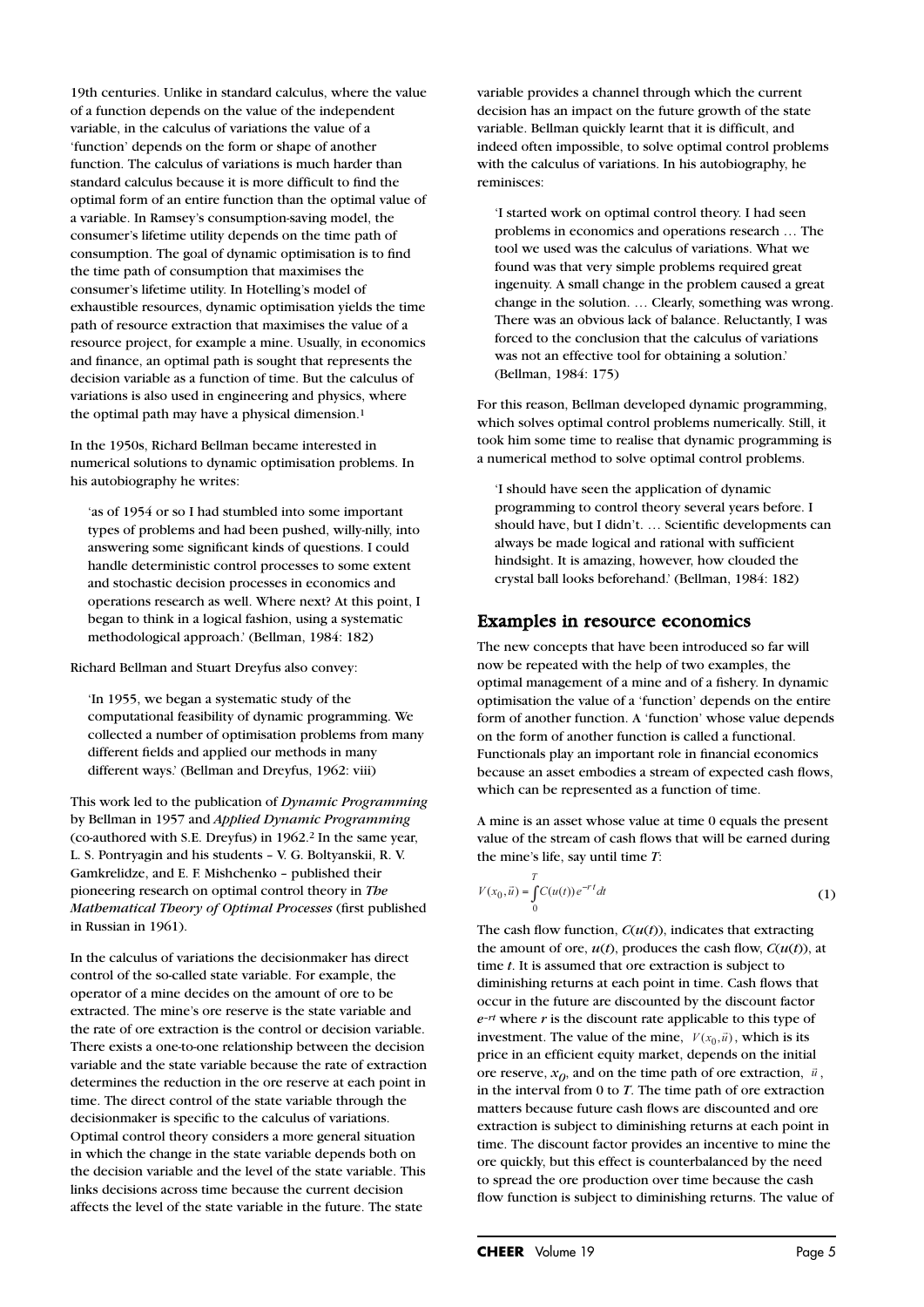the mine,  $V(x_0, \vec{u})$ , is a functional because it depends on the form of a function of the time gradual form output in  $\vec{v}$  depends form of a function, the time path of ore extraction  $\vec{u}$  during the mine's life.

The ore reserve,  $x(t)$ , is the state variable and the rate of extraction,  $u(t)$ , is the decision variable. At each point in time, the rate of extraction determines the reduction in the ore reserve:

$$
\frac{dx}{dt} = -u(t). \tag{2}
$$

The decisionmaker directly controls the variation in the state variable, *dx/dt*, by setting the control variable, *u*(*t*). The standard behavioural hypothesis is that the owner of the mine chooses the optimal time path of ore extraction,  $\vec{u}$ , that maximises the value of the mine,  $V(x_0, \vec{u})$ . dynamic optimisation problem in which the decisionmaker has direct control of the state variable can be solved with the calculus of variations.

The second example concerns the optimal management of a fishery, which has become an important policy issue because of the overexploitation of world fish stocks. Suppose it is possible, through an international treaty, to assign a maritime fish stock to a single decisionmaker who wishes to maximise the value of the resource. The state variable is the stock of fish,  $x(t)$ , and the decision variable is the harvest,  $u(t)$ . The cost of fishing, *C*, depends positively on the harvest and negatively on the stock of fish:  $C = C(u(t),x(t))$ . The stock of fish is an argument in the cost function because it is easier to catch fish when fish are abundant. At each point in time, the cash flow equals revenue minus cost,  $pu(t)$  -  $C(u(t), x(t))$ , where it is assumed that the price of fish, *p*, is constant. The value of the fishery, its asset price, equals the present value of the stream of cash flows earned from fishing:

$$
V(x_0, \vec{u}) = \int_{0}^{\infty} [pu(t) - C(u(t), x(t))] e^{-rt} dt.
$$
 (3)

The value of the fishery,  $V(x_0, \vec{u})$ , is a functional whose value depends on the initial stock of fish,  $X_0$ , and the time path of fishing,  $\vec{u}$ . The absence of a terminal date *T* makes it possible that the fishery is operated on a sustainable basis, but it does not guarantee it.3 This problem generalises the preceding problem in two ways. First, the state variable, the stock of fish, influences the cash flow through the cost of fishing. Second, the state variable is an argument in the dynamic constraint because a fishery is a renewable resource whose biological renewal depends on the stock of fish,  $x(t)$ . The biological renewal function,  $f(x(t))$ , reaches a maximum at some critical stock size where the conditions are most favorable for the survival of the fish. At each point in time, the growth rate of the fish stock is the difference between the biological renewal minus the catch:

$$
\frac{dx}{dt} = f(x(t)) - u(t)
$$
\n(4)

Differential equation (4) is a dynamic constraint that determines the evolution of the stock of fish over time. It describes the management techniques available for fish stocks, including genetic improvements that raise the biological renewal. Wealth maximisation implies that the decisionmaker chooses the time path of fishing,  $\vec{u}$ , that

maximises the functional,  $V(x_0, \vec{u})$ , subject to the dynamic constraint (4). The inclusion of the stock of fish in the constraint introduces an intertemporal externality in the decision process. The current catch affects the future catch because the growth rate of the stock of fish depends on the time path of the stock of fish. Equation (4) fulfills the same purpose as equation (2), but only equation (4) is a true technological constraint that restricts the time path of the state variable. An optimisation problem with a meaningful dynamic constraint gives rise to an optimal control problem.

## Numerical solution

Microsoft Excel provides a convenient teaching platform for an applied introduction to optimal control theory because most students know how to use a spreadsheet. Dynamic optimisation problems can be solved with the Excel Solver tool, which is a free add-in to Excel.<sup>4</sup> Solver implements the Generalised Reduced Gradient Nonlinear Optimisation Method, developed by Leon Lasdon and Allan Waren in the 1990s. More information on the algorithm can be found on the internet.5 This section presents two exercises: the first concerns the management of a mine and the second considers the consumption-saving decision in the Ramsey model. Conrad (1999) uses the Microsoft Excel Solver tool to solve many numerical allocation problems in resource economics.

#### **Mining**

Since analytical work is easier with continuous time than with discrete time, continuous time has been used so far and we will return to continuous time for the analytical solution in the next section. But for practical work it is necessary to switch to discrete time because it is not possible to record economic data continuously. With annual data, the time path of ore extraction is the mine's output in each year:  $\vec{u} = \{u_0, u_1, u_2, \ldots, u_T\}$ . The value of the mine is the sum of discounted cash flows earned during its life, from year 0 to *T*.<br>  $V(x_0, \vec{u}) = \sum_{t=0}^{T} \beta^t C(u_t)$ sum of discounted cash flows earned during its life, from year 0 to *T*.

$$
V(x_0, \vec{u}) = \sum_{t=0}^{T} \beta^t C(u_t)
$$
 (5)

The present value (5) is the discrete time equivalent of equation (1).  $C(u_t)$  indicates the cash flow in year *t*, and  $β = 1/(1+r)$  is the discount factor, where *r* is the interest rate appropriate for a resource project. A numerical solution to the dynamic optimisation problem requires that the annual cash flow function is specified. The cash flow can be modelled as a power function,  $C(u_t) = u_t^{\alpha}$ , which has diminishing returns if  $0 < \alpha < 1$ . Substituting into equation (5) yields:

$$
V(x_0, \vec{u}) = \sum_{t=0}^{T} \beta^t u_t^{\alpha}
$$
 (6)

The operator of the mine chooses the time path of ore extraction,  $\vec{u} = \{u_0, u_1, u_2, ..., u_T\}$  that maximises the present value functional,  $V(x_0, \vec{u})$ , subject to:

$$
x_{t+1} - x_t = -u_t \tag{7}
$$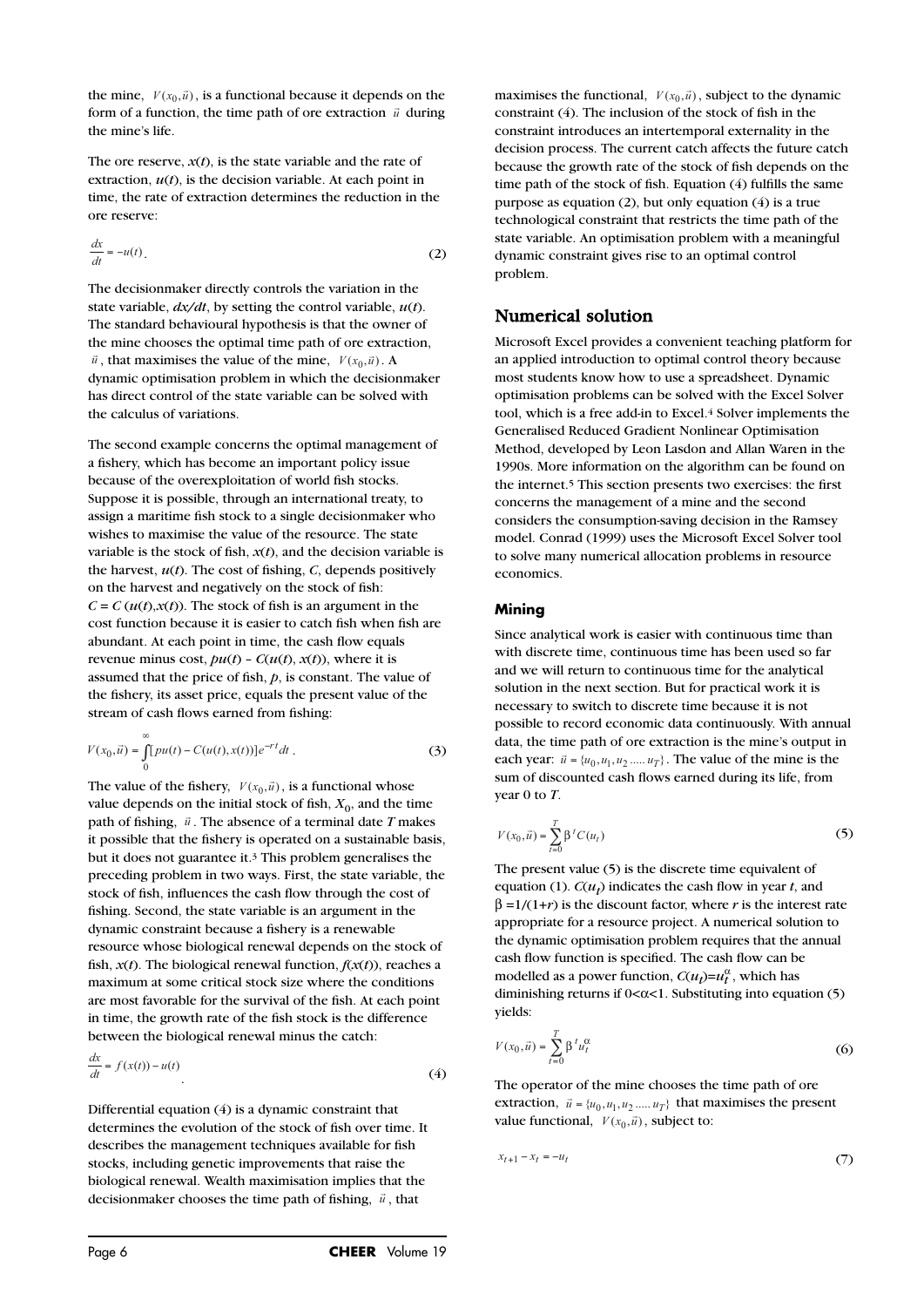Like equation (2), equation (7) is not a true constraint that limits the rate of change of the ore reserve through some technological relationship. Equation (7) says that the decisionmaker controls the reduction in the ore reserve from one year to the next. Finally, a numerical solution to a dynamic optimisation problem requires two endpoint conditions. Suppose the initial ore reserve is 1000 units and the mine's owner wants to operate the mine for 10 years. Then, the initial condition is  $x_0$ =1000 and the final condition is  $x_7 = x_{10} ≥ 0$ . Naturally, it is optimal to recover all ore because the value functional (6) assigns no value to ore that stays underground after time *T*. Therefore, the final condition holds as an equality, but it is sufficient to impose an inequality. In the case of a mine, it is also natural to assume that the rate of ore extraction is non-negative at all times. Then, all elements of the so-called control set are non**negative, or**  $\vec{u} = \{u_t | u_t \ge 0 \text{ for } t = 0 ... T\}.$ 

Worksheet 1.1 sets up the dynamic optimisation problem of the mine. The parameter  $\alpha$ , which determines the curvature of the annual cash flow function, is put at 0.8, and the interest rate *r* is 8 per cent. The formula in cell B3 converts the interest rate into the discount factor  $\beta = 1/(1+r)$ . Column C implements equation (7), which captures the time path of the ore reserve. At the beginning of each year, the ore reserve equals the reserve at the beginning of the preceding year minus the ore extracted during the preceding year,  $x_{t+1} = x_t - u_t$ . The initial ore reserve, which is shown in cell C6, is assumed to be 1000 units. Solver uses an iterative algorithm that requires an initial guess of the optimal time path of ore extraction. We first assume that ore is extracted evenly in each year, hence the value of 100 is included in cells B6 to B15. In the last column, *DCF*(*t*) stands for the discounted cash flow earned from ore extraction in year *t*,  $\beta' u^{\alpha}$ <sub>*t*</sub>. Finally, cell D18 contains the value of the mine,  $V(x_0, \vec{u})$ , which is the sum of discounted cash flows earned during its operation.

Worksheet 1.2 shows the values that correspond to the formulas in Worksheet 1.1. Use the key combination [Ctrl][~] to switch back and forth between formulas and values. Here are some tips that will save you time. Write the number 0 into cell A6 and the number 1 into cell A7. Then, highlight both cells, click with the mouse on the lower-right corner of cell A7, and drag the mouse downward. This yields the column with the years. Also write the number 100 into cell B6, click with the mouse on the lower-right corner of the cell, and drag it downward to produce the initial time path of ore extraction. This even works with the

|                | А              | R                | C                                    | D                        |
|----------------|----------------|------------------|--------------------------------------|--------------------------|
|                | $\alpha =$     | 0.8              |                                      |                          |
| 2              | $r =$          | 0.08             |                                      |                          |
| 3              | $\beta =$      | $=1/(1+$ \$B\$2) |                                      |                          |
| $\overline{4}$ |                |                  |                                      |                          |
| 5              | Time           | u(t)             | x(t)                                 | DCF(t)                   |
| 6              | 0              | 100              | 1000                                 | =(\$B\$3^A6)*B6^\$B\$1   |
| 7              |                | 100              | $=$ C6-B6                            | =(\$B\$3^A7)*B7^\$B\$1   |
| 8              | $\overline{2}$ | 100              | $=$ C7-B7                            | =(\$B\$3^A8)*B8^\$B\$1   |
| 9              | $\overline{3}$ | 100              | $=$ C8-B8                            | =(\$B\$3^A9)*B9^\$B\$1   |
| 10             | 4              | 100              | $=$ C9-B9                            | =(\$B\$3^A10)*B10^\$B\$1 |
| 11             | 5              | 100              | $=$ $C10 - B10$                      | =(\$B\$3^A11)*B11^\$B\$1 |
| 12             | 6              | 100              | $= C11 - B11$                        | =(\$B\$3^A12)*B12^\$B\$1 |
| 13             | 7              | 100              | $=$ C12-B12                          | =(\$B\$3^A13)*B13^\$B\$1 |
| 14             | 8              | 100              | $=$ C13-B13                          | =(\$B\$3^A14)*B14^\$B\$1 |
| 15             | 9              | 100              | $=$ C14-B14                          | =(\$B\$3^A15)*B15^\$B\$1 |
| 16             | 10             |                  | $=$ C <sub>15</sub> -B <sub>15</sub> |                          |
| 17             |                |                  |                                      |                          |
| 18             |                |                  | PV                                   | =SUM(\$D\$6:\$D\$15)     |



|                          | A              | B      | $\mathbb{C}$ | D      |
|--------------------------|----------------|--------|--------------|--------|
| 1                        | $\alpha =$     | 0.8    |              |        |
| $\overline{c}$           | $r =$          | 0.08   |              |        |
| 3                        | $\beta =$      | 0.9259 |              |        |
| 4                        |                |        |              |        |
| 5                        | Time           | u(t)   | x(t)         | DCF(t) |
| 6                        | 0              | 100    | 1000         | 39.81  |
| $\overline{\mathcal{L}}$ | 1              | 100    | 900          | 36.86  |
| 8                        | $\overline{2}$ | 100    | 800          | 34.13  |
| 9                        | 3              | 100    | 700          | 31.60  |
| 10                       | 4              | 100    | 600          | 29.26  |
| 11                       | 5              | 100    | 500          | 27.09  |
| 12                       | 6              | 100    | 400          | 25.09  |
| 13                       | 7              | 100    | 300          | 23.23  |
| 14                       | 8              | 100    | 200          | 21.51  |
| 15                       | 9              | 100    | 100          | 19.92  |
| 16                       | 10             |        | 0            |        |
| 17                       |                |        |              |        |
| 18                       |                |        | PV           | 288.50 |

Worksheet 1.2

formulas in columns C and D. For example, write the formula into cell D6, click on the lower-right corner of the cell, and drag it downward. As you can see, cell references that do not include \$ signs are updated, whereas cell references with \$ signs are not. This is important because \$B\$3 and \$B\$1 are fixed parameters, whereas the other cell references depend on the year *t*.

The value of the mine,  $V(x_0, \vec{u})$ , depends on the initial ore reserve,  $x_0$ , and on the time path of ore extraction,  $\vec{u}$ . Worksheet 1.2 shows that the value of the mine is 288.5 if the initial ore reserve is 1000 units and 100 units are extracted in each year. But an even time path is not optimal when future cash flows are discounted. Applying Solver yields the optimal time path of ore extraction that maximises the value of the mine. To initiate Solver, click with the mouse on the target cell D18, which displays the value of the mine, and start Solver from the Tools menu. Dialogue box 1 will appear.

The top of the dialogue box shows the target cell, whose value Solver maximises. Write the range of cells with the time path of ore extraction, \$B\$6:\$B\$15, into the dialogue box. Solver searches for the optimal values of cells B6 to B15 that maximise the value in the target cell D18, conditional on the constraints. The first constraint, \$B\$6:\$B\$15>=0, requires that ore extraction must be nonnegative in each year. Use the Add button to write this constraint into the dialogue box; it cannot be done directly. The second constraint, \$C\$16>=0, limits the maximum amount of ore that can be recovered during the mine's life to the initial ore reserve. When you have completed the dialogue box, click on the Solve button in the top-right corner.



Dialogue box 1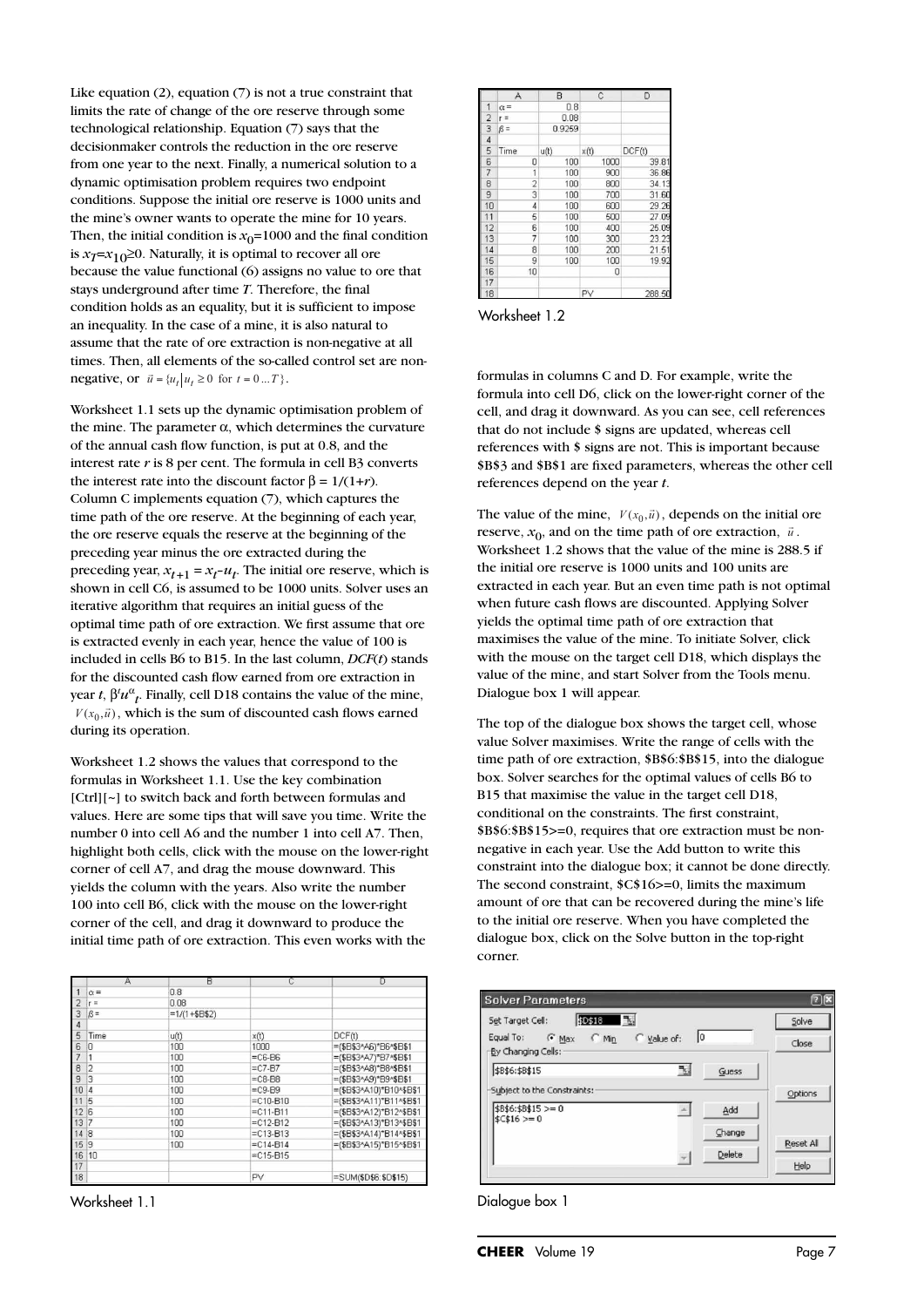|                          | Α              | B      | C        | D      |
|--------------------------|----------------|--------|----------|--------|
| 1                        | $\alpha =$     | 0.8    |          |        |
| $\overline{c}$           | $r =$          | 0.08   |          |        |
| 3                        | $\beta =$      | 0.9259 |          |        |
| 4                        |                |        |          |        |
| 5                        | Time           | u(t)   | x(t)     | DCF(t) |
| 6                        | 0              | 326.38 | 1000.00  | 102.56 |
| $\overline{\mathcal{I}}$ | 1              | 222.13 | 673.62   | 69.80  |
| 8                        | $\overline{2}$ | 151.18 | 451.50   | 47.50  |
| 9                        | 3              | 102.89 | 300.32   | 32.33  |
| 10                       | $\overline{4}$ | 70.02  | 197.44   | 22.00  |
| 11                       | 5              | 47.66  | 127.41   | 14.98  |
| 12                       | 6              | 32.43  | 79.76    | 10.19  |
| 13                       | 7              | 22.07  | 47.32    | 6.94   |
| 14                       | 8              | 15.02  | 25.25    | 4.72   |
| 15                       | 9              | 10.22  | 10.22    | 3.21   |
| 16                       | 10             |        | 9.95E-14 |        |
| 17                       |                |        |          |        |
| 18                       |                |        | PV       | 314.24 |

Worksheet 2

|                | А              | B      | $\mathbf{C}$ | D      |
|----------------|----------------|--------|--------------|--------|
| 1              | $\alpha =$     | 0.8    |              |        |
| $\overline{c}$ | $r =$          | 0.1    |              |        |
| $\overline{3}$ | $\beta =$      | 0.9091 |              |        |
| $\overline{4}$ |                |        |              |        |
| 5              | Time           | u(t)   | x(t)         | DCF(t) |
| 6              | ٥              | 382.34 | 1000.00      | 116.40 |
| $\overline{7}$ | 1              | 237.40 | 617.66       | 72.28  |
| 8              | $\overline{2}$ | 147.41 | 380.26       | 44.88  |
| 9              | 3              | 91.53  | 232.86       | 27.87  |
| 10             | 4              | 56.83  | 141.33       | 17.30  |
| 11             | 5              | 35.29  | 84.50        | 10.74  |
| 12             | 6              | 21.91  | 49.21        | 6.67   |
| 13             | 7              | 13.61  | 27.30        | 4.14   |
| 14             | 8              | 8.45   | 13.69        | 2.57   |
| 15             | 9              | 5.25   | 5.25         | 1.60   |
| 16             | 10             |        | 0.00         |        |
| 17             |                |        |              |        |
| 18             |                |        | PV           | 304.45 |

Worksheet 3

|                | Α              | в      | C       | D      |
|----------------|----------------|--------|---------|--------|
|                | $\alpha =$     | 0.9    |         |        |
| $\overline{2}$ | $r =$          | 0.08   |         |        |
| 3              | $\beta =$      | 0.9259 |         |        |
| $\overline{4}$ |                |        |         |        |
| 5              | Time           | u(t)   | x(t)    | DCF(t) |
| 6              | 0              | 537.04 | 1000.00 | 286.42 |
| 7              | 1              | 248.76 | 462.96  | 132.67 |
| 8              | $\overline{2}$ | 115.23 | 214.20  | 61.46  |
| 9              | 3              | 53.37  | 98.97   | 28.46  |
| 10             | $\overline{4}$ | 24.72  | 45.59   | 13.18  |
| 11             | 5              | 11.45  | 20.87   | 6.11   |
| 12             | 6              | 5.30   | 9.42    | 2.83   |
| 13             | 7              | 2.46   | 4.12    | 1.31   |
| 14             | 8              | 1.14   | 1.66    | 0.61   |
| 15             | 9              | 0.53   | 0.53    | 0.28   |
| 16             | 10             |        | 0.00    |        |
| 17             |                |        |         |        |
| 18             |                |        | PV      | 533.33 |

Worksheet 4

Worksheet 2 shows the optimal time path of ore extraction. It is optimal to extract 326.4 units of ore in year 0, 222.1 units in year 1, 151.2 units in year 2, and so on. The value of the mine increases from 288.5 to 314.2 if the optimal time path of ore extraction is adopted. The optimal time path of ore extraction is downward sloping because the discount factor provides an incentive to get the ore out of the ground quickly. However, the diminishing returns of the annual cash flow function prevent that even more ore is mined in the early years. It should be noted that the optimal time path fulfills all constraints. In each year, ore extraction is non-negative and ore extraction stops when the mine is exhausted. The entire ore reserve is extracted because no value is assigned to ore that stays underground at the end of the planning horizon.

A sensitivity analysis shows the influence of the interest rate on the optimal solution. Return to Worksheet 1, change the

interest rate to 10 per cent in cell B2, highlight the target cell D18, and re-run Solver. Worksheet 3 shows the optimal time path of ore extraction with the higher interest rate. The rise in the interest rate increases the incentive to mine the ore quickly. Ore extraction increases to 382.3 units in year 0 and 237.4 units in year 1, afterwards less ore is extracted with the new interest rate of 10 per cent. The optimal time path of ore extraction is steeper because future cash flows are discounted more strongly. The value of the mine increases from 269.1 with even ore extraction to 304.5 with optimal extraction. The high discount rate explains why the value of the mine is now only 304.5, even with optimal behaviour. Still, Worksheet 3 shows the best time path of ore extraction under the changed circumstances.

Two forces have an impact on the optimal timing of ore extraction. The discount factor makes it worthwhile to mine the ore quickly, but this effect is counterbalanced by the diminishing returns of the annual cash flow function. Worksheet 4 shows the optimal time path of ore extraction when the curvature of the cash flow function is less pronounced, implying a lower degree of diminishing returns. To this effect, the parameter  $\alpha$  is changed from 0.8 to 0.9 in the initial Worksheet 1, and Solver is re-run. The optimal time path of ore extraction is now very steep: 537.0 units in year 0, followed by 248.8 units in year 1, and 115.2 units in year 2. Ninety per cent of all ore is mined during the first three years. The value of the mine increases from 457.3 with even ore extraction to 533.3 with optimal extraction. The increase in the value of the mine is larger than before because the low degree of diminishing returns of the annual cash flow function allows for a large deviation of the optimal time path of ore extraction from the even time path.

## **Ramsey Model**

The second exercise concerns the Ramsey model, which plays a central role in advanced macroeconomics courses and macroeconomic research. The Ramsey model adds optimisation behaviour to the Solow–Swan model of economic growth by modelling the consumption-saving decision of a forward-looking consumer. Blanchard and Fischer (1989: ch. 2) present the model with continuous time, and Walsh (2003: ch. 2) uses discrete time. This exercise is intended for students who are gaining a first exposure to dynamic macroeconomics. Readers who are not interested in macroeconomics can move directly to the analytic solution of optimal control problems in the next section, without loss of continuity of the argument.

The utility function of the representative consumer is:

$$
V(k_0, \vec{c}) = \sum_{0}^{T} \beta^t u(c_t).
$$
 (8)

In year *t*, the consumer enjoys utility,  $u(c_t)$ , where  $c_t$  is annual consumption.  $β = 1/(1+θ)$  is a subjective discount factor that uses the consumer's personal rate of time preference,  $\theta$ . The expression (8) measures the present value of lifetime utility of a consumer who expects to live for *T* years, applying the subjective discount factor, β. A popular form of the annual utility function is the constant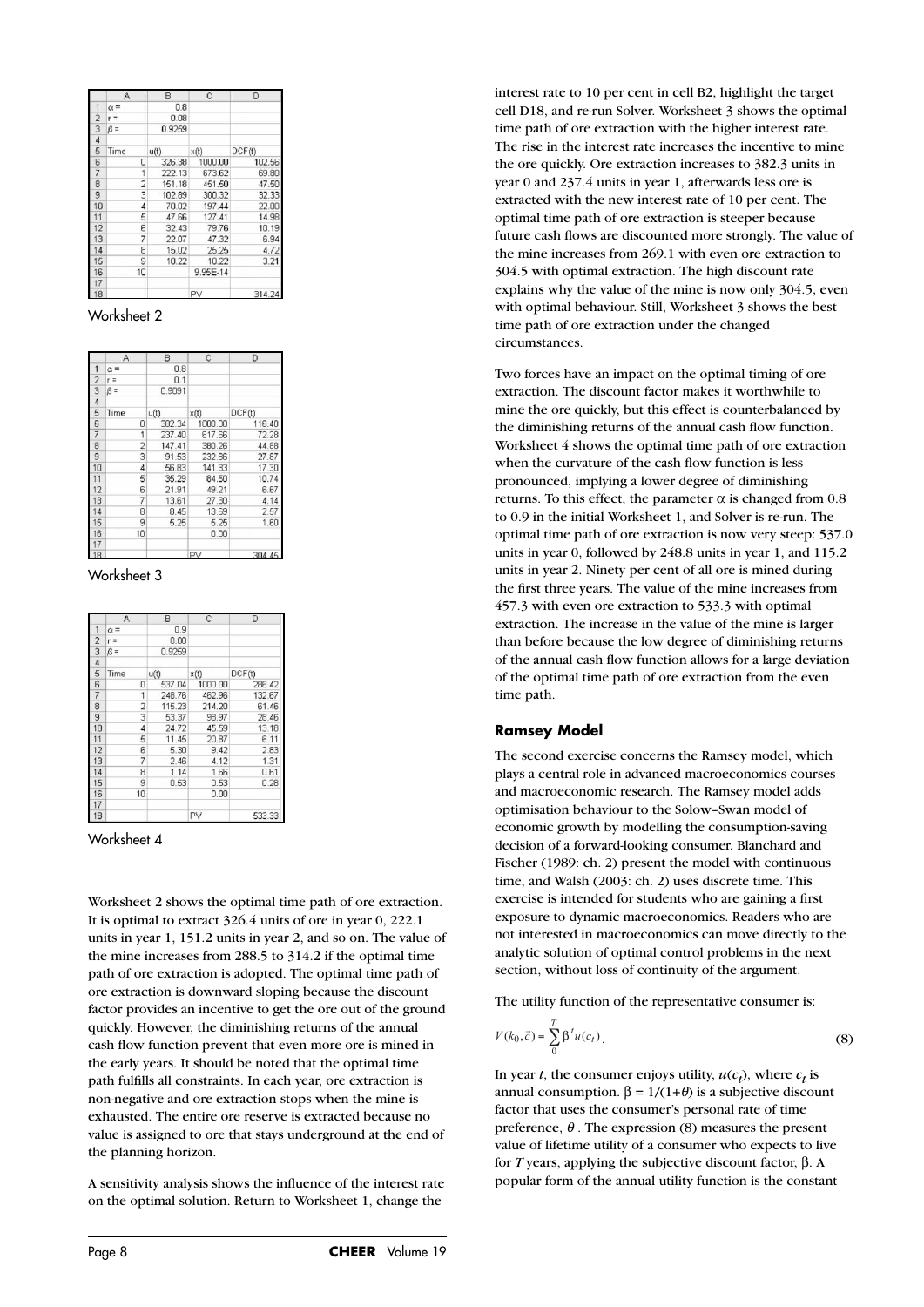relative risk aversion utility function (CRRA), where  $u(c_t) = (c_t^{1-\gamma} - 1)/(1-\gamma)$ . Substituting into equation (8) yields:

$$
V(k_0 \vec{c}) = \sum_{0}^{T} \beta^t \frac{c_t^{1-\gamma} - 1}{1 - \gamma}.
$$
 (9)

The parameter γ determines the curvature of the annual utility function,  $u(c_t)$ . A high  $\gamma$  indicates strongly diminishing marginal utility of annual consumption. Then, the intertemporal elasticity of substitution is low because shifting consumption from one year to the next reduces utility strongly in the first year, while utility rises only by a small amount in the second. The present value of the consumer's lifetime utility is a functional,  $V(k_0, \vec{c})$ , whose value depends on initial holdings of physical capital,  $k_0$ , and on the time path of consumption,  $\vec{u}$ , chosen by the consumer. Physical capital is the only form of wealth because net financial asset holdings are zero in a closed economy.

Assume that individuals, who are both consumers and workers, produce output in accordance with a Cobb–Douglas technology. Since the Cobb–Douglas production function has constant returns to scale, it can be written in per capita terms:

$$
y_t = Ak_{t-1}^{\alpha} \t\t(10)
$$

Output per worker in year  $t, y_t$ , depends on the amount of physical capital per worker in the preceding year,  $k_{t-1}$ . The parameters *A* and  $α$  determine the available technology. Equation (11), which is borrowed from the Solow–Swan model of economic growth, describes the mechanics of capital accumulation:6

$$
k_{t} = (Ak_{t-1}^{\alpha} - c_{t}) + \frac{1 - \delta}{1 + n}k_{t-1}
$$
\n(11)

The bracketed component represents saving, which is output,  $Ak_{t-1}^{\alpha}$ , minus consumption,  $c_t$ .  $\delta$  is the depreciation rate of physical capital and *n* is the rate of population growth, both measured in per cent per year. Then,  $((1-\delta)/(1+n))k_{t-1}$  is the amount of capital per worker carried over from period *t*–1 into period t, taking account of depreciation and population growth. The difference equation (11) is a technological constraint that limits the availability of capital goods in each year. The amount of capital per worker increases if saving more than makes up for the reduction in capital per worker due to depreciation and population growth. The behavioural hypothesis is that the representative consumer chooses the time path of consumption that maximises lifetime utility (9), subject to the dynamic constraint (11). At each point in time, the consumer faces an intertemporal trade-off because immediate consumption reduces future consumption by lowering capital accumulation and output growth.

In the steady state, saving must equal  $((n+\delta)/(1+n))k^*$  to compensate for the negative effect of depreciation, δ, and population growth, *n*, on the amount of capital per worker. To see this, set  $k_t = k_{t-1} = k^*$  and solve for saving in equation (11). Walsh (2003: ch. 2) also shows that the steady state amount of capital per worker is: for the state<br>  $\det k_t$ <br>  $\det k_t$ <br>  $\lim_{n \to \infty}$ <br>  $\frac{(1+n)}{(1+n)}$ (and the results of the rest<br>
(attion growth, *n*,<br>
e this, set  $k_t = k_t$ <br>
(ion (11). Walsh (y state amount of<br>  $A\alpha(1+n)$ <br>  $(1+n)(1+\theta)-(1-\delta)$ 

$$
k^* = \left[\frac{A\alpha\left(l+n\right)}{\left(l+n\right)\left(l+\theta\right)-\left(l-\delta\right)}\right]^{\frac{1}{1-\alpha}}.\tag{12}
$$

The steady state output per worker, *y*\*, can be calculated by substituting *k*\* into the production function (10), and the steady state consumption per worker, *c*\*, is output minus saving:

$$
c^* = Ak^{*\alpha} - \frac{n+\delta}{1+n}k^* \tag{13}
$$

The curvature parameter of the annual utility function, γ, does not affect the steady state, but all other parameters matter.

The optimal response of the representative consumer to economic shocks determines the aggregate response of the economy. Starting from an initial steady state, the economy passes through a transition period until it reaches the new steady state. Strictly, it takes an infinite number of years until the economy reaches the new steady state, which is too much for the Solver algorithm to handle. However, using standard parameter values, the economy is very close to the new steady state within 20 years. Therefore, we calculate the optimal time paths of capital, output and consumption for a representative consumer with a time horizon of 20 years.7 The next worksheet sets up the optimal control problem of the representative consumer. Worksheet 5.1 includes the formulas and Worksheet 5.2 shows the corresponding values. Remember that you can switch back and forth between formulas and values with the key combination [Ctrl][~].

Rows 2 to 8 include realistic parameter values, which are drawn from the real business cycle literature. The rate of time preference,  $\theta$ , is 4 per cent per year; the curvature parameter of the annual utility function,  $\gamma$  is 1.5; the technological parameters of the Cobb–Douglas production function are  $A = 1$  and  $\alpha = 0.3$ ; the depreciation rate,  $\delta$ , is 5 per cent per year; and the rate of population growth, *n*, is 1 per cent per year. Column B includes the parameter values before an economic shock, and column C is used to input new values that reflect economic shocks. The first shock is an increase in the rate of time preference from 4 per cent to 5 per cent per year. This reduces the subjective discount factor, β , from 0.96 in cell B3 to 0.95 in cell C3. Cells B9 and C9 compute the steady state amount of capital per worker before and after the shock, using equation (12).8

|                  | A          | B       | C                                                          | n                                  | E                                           |
|------------------|------------|---------|------------------------------------------------------------|------------------------------------|---------------------------------------------|
| 1                |            | Initial | Shock                                                      |                                    |                                             |
| 2                | $\theta =$ | 0.04    | 0.05                                                       |                                    |                                             |
| 3                | $\beta$ =  |         | $=1/(1+5B52)=1/(1+5C52)$                                   |                                    |                                             |
| $\boldsymbol{A}$ | $y =$      | 1.5     | 1.5                                                        |                                    |                                             |
| 5                | $A =$      | 1       | 1                                                          |                                    |                                             |
| Б                | $\alpha$ = | 03      | 03                                                         |                                    |                                             |
| 7                | $\delta$ = | 0.05    | 0.05                                                       |                                    |                                             |
| 8                | $n =$      | 0.01    | 0.01                                                       |                                    |                                             |
| 9                | $k^*$      |         | =((\$B\$5*\$B\$=((\$C\$5*\$C\$6*(1+\$C\$8))/((1+\$C\$8)*(1 |                                    |                                             |
| 10               |            |         |                                                            |                                    |                                             |
| 11               | Time c(t)  |         | k(t)                                                       | y(t)                               | PVU(t)                                      |
| 12 <sup>12</sup> |            |         | $=$ \$B\$9                                                 |                                    |                                             |
| 1311             |            | 1.3176  | =D13-B13+((1-\$C\$7)/(1+\$C\$8))*C12                       | $=$ \$C\$5*C12^\$C\$6              | =(\$C\$3^A12)*(B13^(1-\$C\$4)-1)/(1-\$C\$4) |
| 142              |            | 1.3176  | =D14-E14+((1-\$C\$7)/(1+\$C\$8))*C13                       | $= $C $5" C 13" $C $6$             | =(\$C\$3*A13)*(B14*(1-\$C\$4)-1)/(1-\$C\$4) |
| 15               | 13         | 1.3176  | =D15-B15+((1-\$C\$7)/(1+\$C\$8))*C14                       | $=$ \$C\$5*C14^\$C\$6              | =(\$C\$3*A14)*(B15*(1-\$C\$4)-1)/(1-\$C\$4) |
| 16               | I4         | 1.3176  | =D16-B16+((1-\$C\$7)/(1+\$C\$8))*C15                       | $= $C$5C15/$C$6$                   | =(\$C\$3^A15)*(B16^(1-\$C\$4)-1)/(1-\$C\$4) |
| 17               | 5          | 1.3176  | =D17-B17+((1-\$C\$7)/(1+\$C\$8))*C16                       | $= $C$5*C16*$C$6$                  | =(\$C\$3*A16)*(B17*(1-\$C\$4)-1)/(1-\$C\$4) |
| 18 6             |            | 1.3176  | =D18-B18+((1-\$C\$7)/(1+\$C\$8))*C17                       | $=$ \$C\$5*C17^\$C\$6              | =(\$C\$3^A17)*(B18^(1-\$C\$4)-1)/(1-\$C\$4) |
| 197              |            | 1.3176  | =D19-B19+((1-\$C\$7)/(1+\$C\$8))*C18                       | $= $C $5" C 18" $C $6$             | =(\$C\$3^A18)*(B19^(1-\$C\$4)-1)/(1-\$C\$4) |
| 20               | 8          | 1.3176  | =D20-B20+((1-\$C\$7)/(1+\$C\$8))*C19                       | $=$ \$C\$5"C19^\$C\$6              | =(\$C\$3^A19)*(B20^(1-\$C\$4)-1)/(1-\$C\$4) |
| 21               | <b>q</b>   | 1.3176  | =D21-B21+((1-\$C\$7)/(1+\$C\$8))*C20                       | $= $C $5*C20*$C $6$                | =(\$C\$3^A20)*(B21^(1-\$C\$4)-1)/(1-\$C\$4) |
| 22               | 10         | 1.3176  | =D22-B22+((1-\$C\$7)/(1+\$C\$8))*C21                       | $= $0.55^{\circ}$ C21^\$C\$6       | =(\$C\$3*A21)*(B22*(1-\$C\$4)-1)/(1-\$C\$4) |
| 23               | 11         | 1.3176  | =D23-B23+((1-\$C\$7)/(1+\$C\$8))*C22                       | $= $C$5*C22*$C$6$                  | =(\$C\$3*A22)*(B23*(1-\$C\$4)-1)/(1-\$C\$4) |
| 24               | 12         | 1.3176  | =D24-B24+((1-\$C\$7)/(1+\$C\$8))*C23                       | =\$C\$5*C23*\$C\$6                 | =(\$C\$3^A23)*(B24^(1-\$C\$4)-1)/(1-\$C\$4) |
| 25               | 13         | 1.3176  | $=$ D25-B25+((1-\$C\$7)/(1+\$C\$8))*C24                    | $= $C $5^{\circ}C24^{\circ} $C $6$ | =(\$C\$3*A24)*(B25*(1-\$C\$4)-1)/(1-\$C\$4) |
| 26               | 14         | 1.3176  | =D26-B26+((1-\$C\$7)/(1+\$C\$8))*C25                       | $= $C $5^{\circ}C25^{\circ} $C $6$ | =(\$C\$3*A25)*(B26*(1-\$C\$4)-1)/(1-\$C\$4) |
| 27               | 15         | 1.3176  | =D27-B27+((1-\$C\$7)/(1+\$C\$8))*C26                       | =\$C\$5"C26^\$C\$6                 | =(\$C\$3^A26)*(B27^(1-\$C\$4)-1)/(1-\$C\$4) |
| 28               | 16         | 1.3176  | $=$ D28-B28+((1-\$C\$7)/(1+\$C\$8))*C27                    | $=$ \$C\$5*C27^\$C\$6              | =(\$C\$3^A27)*(B28^(1-\$C\$4)-1)/(1-\$C\$4) |
| 29               | 17         | 1.3176  | =D29-B29+((1-\$C\$7)/(1+\$C\$8))*C28                       | $= $C $5*C20*$C $6$                | =(\$C\$3^A28)*(B29^(1-\$C\$4)-1)/(1-\$C\$4) |
| 30               | 118        | 1.3176  | =D30-B30+((1-\$C\$7)/(1+\$C\$8))*C29                       | =\$C\$5*C29*\$C\$6                 | =(\$C\$3*A29)*(B30*(1-\$C\$4)-1)/(1-\$C\$4) |
| 31               | 19         | 1.3176  | =D31-B31+((1-\$C\$7)/(1+\$C\$8))*C30                       | =\$C\$5"C30^\$C\$6                 | =(\$C\$3*A30)*(B31^(1-\$C\$4)-1)/(1-\$C\$4) |
| 32               | 20         | 1.3176  | =D32-B32+((1-\$C\$7)/(1+\$C\$8))*C31                       | =\$C\$5*C31^\$C\$6                 | =(\$C\$3^A31)*(B32^(1-\$C\$4)-1)/(1-\$C\$4) |
| 33               |            |         |                                                            |                                    |                                             |
| 34               |            |         |                                                            | <b>PVLTU</b>                       | =SUM(\$E\$13:\$E\$32)                       |

Worksheet 5.1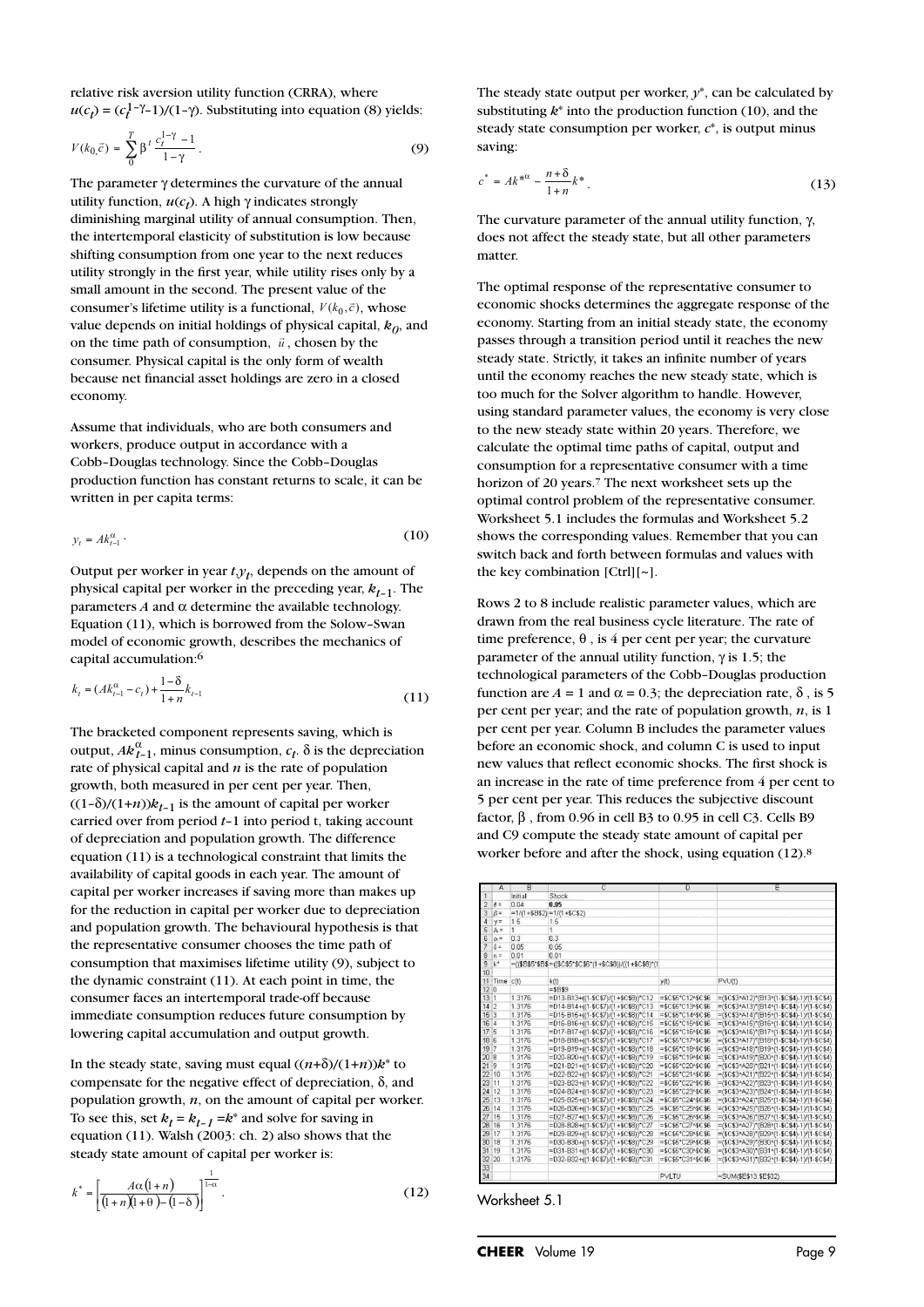|                | A              | B       | C              | D                 | E      |
|----------------|----------------|---------|----------------|-------------------|--------|
| 1              |                | Initial | Shock          |                   |        |
| $\overline{c}$ | $\theta =$     | 0.04    | 0.05           |                   |        |
| 3              | $\beta =$      | 0.9615  | 0.9524         |                   |        |
| $\overline{4}$ | $y =$          | 1.5     | 1.5            |                   |        |
| 5              | $A =$          | 1       | $\overline{1}$ |                   |        |
| $\overline{6}$ | $\alpha =$     | 0.3     | 0.3            |                   |        |
| $\overline{7}$ | $\delta$ =     | 0.05    | 0.05           |                   |        |
| 8              | $n =$          | 0.01    | 0.01           |                   |        |
| 9              | $k^{\star}$    | 4.8451  | 4.2250         |                   |        |
| 10             |                |         |                |                   |        |
| 11             | Time           | c(t)    | k(t)           | y(t)              | PVU(t) |
| 12             | Ū              |         | 4.8451         |                   |        |
| 13             | 1              | 1.3176  | 4.8451         | 1.6054            | 0.2576 |
| 14             | $\overline{c}$ | 1.3176  | 4.8450         | 1.6054            | 0.2454 |
| 15             | 3              | 1.3176  | 4.8450         | 1.6054            | 0.2337 |
| 16             | $\overline{4}$ | 1.3176  | 4.8450         | 1.6054            | 0.2226 |
| 17             | 5              | 1.3176  | 4.8450         | 1.6054            | 0.2120 |
| 18             | 6              | 1.3176  | 4.8450         | 1.6054            | 0.2019 |
| 19             | 7              | 1.3176  | 4.8450         | 1.6054            | 0.1923 |
| 20             | 8              | 1.3176  | 4.8450         | 1.6054            | 0.1831 |
| 21             | 9              | 1.3176  | 4.8450         | 1.6054            | 0.1744 |
| 22             | 10             | 1.3176  | 4.8450         | 1.6054            | 0.1661 |
| 23             | 11             | 1.3176  | 4.8450         | 1.6054            | 0.1582 |
| 24             | 12             | 1.3176  | 4.8450         | 1.6054            | 0.1506 |
| 25             | 13             | 1.3176  | 4.8450         | 1.6054            | 0.1435 |
| 26             | 14             | 1.3176  | 4.8450         | 1.6054            | 0.1366 |
| 27             | 15             | 1.3176  | 4.8450         | 1.6054            | 0.1301 |
| 28             | 16             | 1.3176  | 4.8450         | 1.6054            | 0.1239 |
| 29             | 17             | 1.3176  | 4.8450         | 1.6054            | 0.1180 |
| 30             | 18             | 1.3176  | 4.8450         | 1.6054            | 0.1124 |
| 31             | 19             | 1.3176  | 4.8450         | 1.6054            | 0.1071 |
| 32             | 20             | 1.3176  | 4.8450         | 1.6054            | 0.1020 |
| 33             |                |         |                |                   |        |
| $\overline{a}$ |                |         |                | <b>COLLA TILL</b> | 2742   |

Worksheet 5.2

The increase in time preference reduces the steady state amount of capital from 4.85 units to 4.23 units. The capital stock falls because the representative consumer discounts utility from future consumption more strongly, therefore the consumer is less inclined to defer consumption and save.

Below row 11, the worksheet shows how the economy passes through the transition period from the initial steady state to the new one in response to the increase in time preference. Referencing cell B9, cell C12 includes the capital per worker in the initial steady state, which is 4.85 units. This is the initial condition of the optimal control problem. The formula in cell C13 is the constraint (11), which captures the mechanics of capital accumulation. Cell D13 includes the production function (10), and cell E13 is the discounted value of annual utility, using the CRRA utility function. The present value of lifetime utility in cell E34 is a functional,  $V(k_0 \vec{c})$ , whose value depends on the initial capital stock,  $k_0$ , in cell B9 and on the time path of consumption,  $\vec{c}$ , in cells B13 to B32.

It is natural to initiate the Solver tool with the original steady state consumption, but some arbitrary time path of consumption will also work, provided it is not too far away from the optimal solution after the shock. Using equations (12) and (13), consumption is 1.3176 units in the original steady state. Write this into cell B13 and copy it downward. Since the rate of time preference has risen to 5 per cent, the original steady state consumption is no longer optimal. The representative consumer chooses the best time path of consumption, which maximises the present value of lifetime utility in cell E34. Designate cell E34 as the target cell and start Solver from the Tools menu. Write the range of cells with the time path of consumption, \$B\$13:\$B\$32, into dialogue box 2. The first constraint, \$B\$13:\$B\$32>=0, requires that consumption is non-negative in each year. The second constraint, \$C\$32>=\$C\$9, guarantees that the optimal time path of capital per worker approaches the

| \$E\$34 55<br>Set Target Cell: |                   | Solve     |
|--------------------------------|-------------------|-----------|
| By Changing Cells:             | 10<br>C Value of: | Close     |
| \$B\$13:\$B\$32                | 5.<br>Guess       |           |
| Subject to the Constraints:    |                   |           |
|                                |                   | Options   |
| \$B\$13:\$B\$32 >= 0           | Add               |           |
| $$C$32>=$C$9$                  | Change            |           |
|                                | Delete            | Reset All |

#### Dialogue box 2

|                | A              | B       | C      | D            | Ë      |
|----------------|----------------|---------|--------|--------------|--------|
| 1              |                | Initial | Shock  |              |        |
| $\overline{c}$ | $\theta =$     | 0.04    | 0.05   |              |        |
| 3              | $\beta =$      | 0.9615  | 0.9524 |              |        |
| $\overline{4}$ | $y =$          | 1.5     | 1.5    |              |        |
| 5              | $A =$          | 1       | 1      |              |        |
| $\overline{6}$ | $\alpha =$     | 0.3     | 0.3    |              |        |
| $\overline{7}$ | $\delta$ =     | 0.05    | 0.05   |              |        |
| 8              | $n =$          | 0.01    | 0.01   |              |        |
| 9              | $k^*$          | 4.8451  | 4.2250 |              |        |
| 10             |                |         |        |              |        |
| 11             | Time           | c(t)    | k(t)   | y(t)         | PVU(t) |
| 12             | 0              |         | 4.8451 |              |        |
| 13             | 1              | 1.3770  | 4.7856 | 1.6054       | 0.2956 |
| 14             | $\overline{2}$ | 1.3697  | 4.7312 | 1.5995       | 0.2772 |
| 15             | 3              | 1.3626  | 4.6816 | 1.5940       | 0.2600 |
| 16             | $\overline{4}$ | 1.3561  | 4.6364 | 1.5890       | 0.2441 |
| 17             | 5              | 1.3502  | 4.5951 | 1.5844       | 0.2294 |
| 18             | 6              | 1.3448  | 4.5574 | 1,5801       | 0.2157 |
| 19             | 7              | 1.3399  | 4.5230 | 1.5762       | 0.2031 |
| 20             | 8              | 1.3355  | 4.4915 | 1.5726       | 0.1914 |
| 21             | 9              | 1.3315  | 4.4625 | 1.5693       | 0.1806 |
| 22             | 10             | 1.3279  | 4.4358 | 1.5663       | 0.1704 |
| 23             | 11             | 1.3247  | 4.4110 | 1.5635       | 0.1611 |
| 24             | 12             | 1.3219  | 4.3879 | 1,5608       | 0.1523 |
| 25             | 13             | 1.3195  | 4.3661 | 1.5584       | 0.1442 |
| 26             | 14             | 1.3174  | 4.3454 | 1.5561       | 0.1366 |
| 27             | 15             | 1.3157  | 4.3254 | 1.5538       | 0.1295 |
| 28             | 16             | 1.3143  | 4.3058 | 1.5517       | 0.1229 |
| 29             | 17             | 1.3133  | 4.2863 | 1.5496       | 0.1167 |
| 30             | 18             | 1.3126  | 4.2666 | 1.5475       | 0.1110 |
| 31             | 19             | 1.3122  | 4.2463 | 1.5453       | 0.1056 |
| 32             | 20             | 1.3121  | 4.2250 | 1.5431       | 0.1005 |
| 33             |                |         |        |              |        |
| 34             |                |         |        | <b>PVLTU</b> | 3.5478 |

#### Worksheet 6

new steady state value after the shock. Without this constraint, the consumer would consume the entire capital stock because goods do not yield utility after time *T*.

After an increase in the rate of time preference, the economy passes through a transition period until it reaches the new steady state at a lower capital stock. Worksheet 6 shows the time paths of capital, output and consumption per worker. The adjustment paths are first steep and then flat, with most of the adjustment occurring within 15 years. It is worthwhile for the consumer to modify consumption after the change in the rate of time preference. Optimal behaviour increases lifetime utility from 3.37 units with no change in consumption (Worksheet 5.2) to 3.55 units with optimal consumption (Worksheet 6).

Similar simulations can be conducted for changes in the other structural parameters of the economy: the technological coefficients of the Cobb–Douglas production function, *A* and α, the depreciation rate, δ, and the rate of population growth, *n*. Changes to these parameters produce a new steady state, which the economy approaches after some transition period. A change in the curvature parameter of the annual utility function, γ, does not yield a new steady state, but it affects the time path of the economy towards the steady state if one of the other parameters changes. Technological shocks, which play a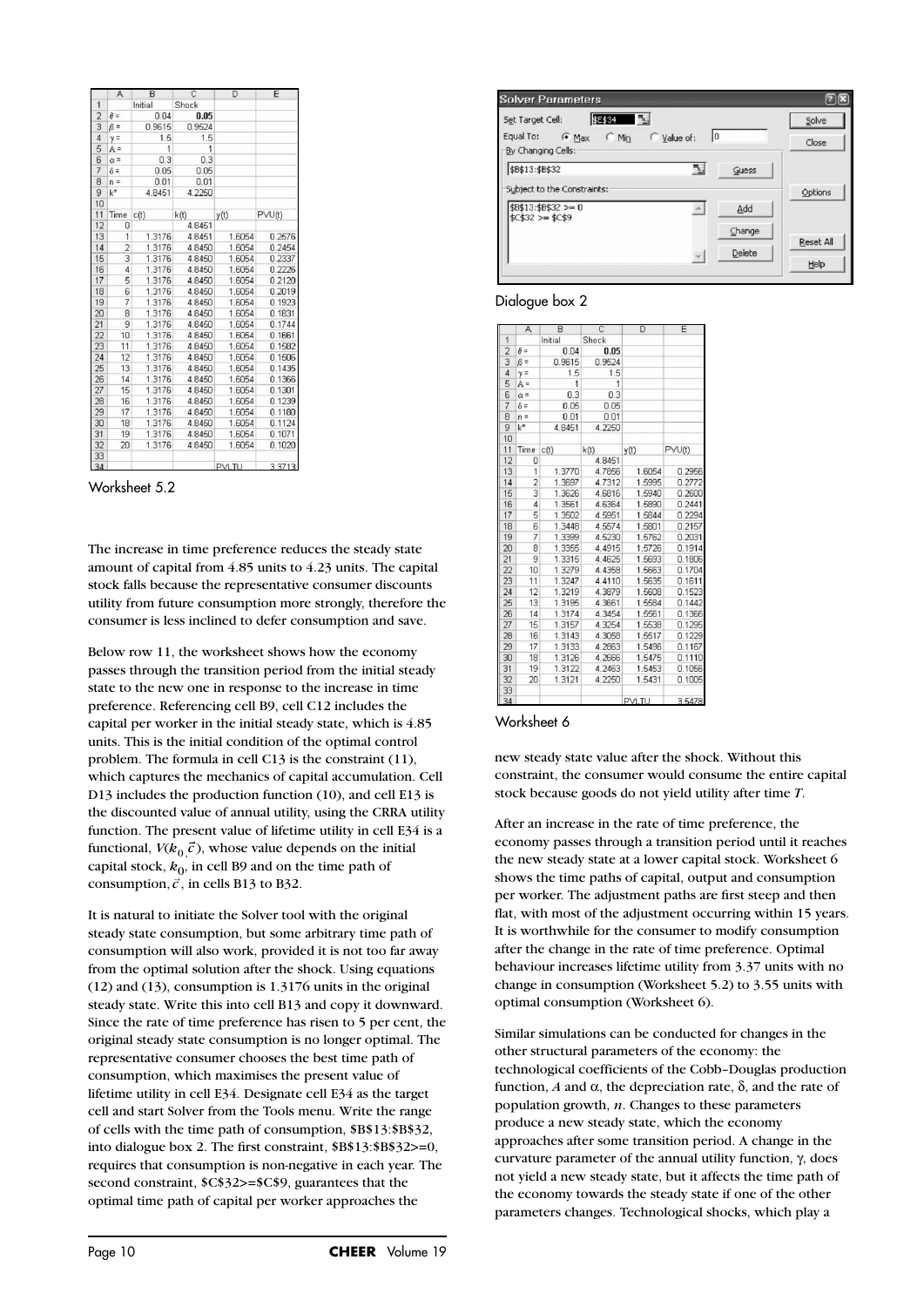major role in modern business cycle research, can be modelled either by an autonomous shift in the parameter *A* or by adding a constant *z* to the production function,  $y_t = Ak_{t-1}^{\alpha} + z$ . Unlike a shift in *A*, the inclusion of *z* in the production function does not affect the marginal products of capital and labour. The coefficient α, which measures the income share of capital in a competitive economy, is also a technological parameter, but it is rarely used to model technological change because it is generally perceived as being stable.

The optimal response of the representative consumer to a technological shock depends on how long it is expected to last. First, suppose that the production function shifts upward for just one year. Return to Worksheet 5 and change the rate of time preference to 4 per cent in cell C2 to keep it constant. Then, add 0.2 to the production function in cell D13:  $=\frac{$C$5*C12^6C$6+0.2}$ . This amounts to a parallel upward shift of the production function by 0.2 units in year 1. Before the technological shock, steady state consumption was 1.3176, which serves as the initial guess for the time path of consumption. After the technological shock, the initial steady state consumption is no longer optimal. Use Solver to maximise the lifetime utility of the consumer in cell E34. The dialogue box should look like the previous dialogue box 2.

Worksheet 7 shows the response of the economy to the temporary upward shift in the production function. In year 1, output increases from 1.6054 commodity units (Worksheet 5.2) to 1.8054 units (Worksheet 7). The extra 0.2 units of output are mostly saved and added to the capital stock. The amount of capital per worker advances by 0.175 units, and consumption grows by 0.025 units. Thus, the marginal propensity to consume out of the temporary increase in output is only 12.5 per cent. The new physical capital adds to output in the following years, allowing the consumer to maintain a slightly higher consumption path. Only a small amount of the extra output is consumed in year 1 because the curvature of the annual utility function implies that an increase in consumption reduces marginal utility. Therefore, the consumer smoothens the time path of consumption. By year 20, the additional capital has been used up, and the capital has fallen back to the steady state level, which has not changed.

To model a permanent parallel upward shift in the production function, copy cell D13 downward to cell D32. This adds the shift parameter,  $z = 0.2$ , to output in each year. Then, reset the time path of consumption to the steady state level of 1.3176, and use Solver to maximise the value of lifetime utility in cell E34. Worksheet 8 shows the response of the economy to the permanent upward shift in the production function. The marginal propensity to consume out of a permanent increase in income equals 1 because both output and consumption increase by 0.2 in year 1. Indeed, output and consumption increase by 0.2 in every year. Since output increases permanently, there is no need to save and the capital stock remains constant. Thus, the marginal propensity to consume out of permanent income is 1, whereas the marginal propensity to consume out of temporary income is small. This finding accords with Milton Friedman's permanent income hypothesis and Franco Modigliani's life-cycle hypothesis of consumption.

| A              | B                               | C            | D      | E                |
|----------------|---------------------------------|--------------|--------|------------------|
|                | Initial                         | Shock        |        |                  |
| $\theta =$     | 0.04                            | 0.04         |        |                  |
| $\beta =$      | 0.9615                          | 0.9615       |        |                  |
| $y =$          | 1.5                             | 1.5          |        |                  |
| $A =$          | $\mathbf{1}$                    | $\mathbf{1}$ |        |                  |
| $\alpha$ =     |                                 | 0.3          |        |                  |
| $\delta =$     | 0.05                            | 0.05         |        |                  |
| $n =$          | 0.01                            | 0.01         |        |                  |
|                | 4.8451                          | 4.8451       |        |                  |
|                |                                 |              |        |                  |
|                | c(t)                            | k(t)         | y(t)   | PVU(t)           |
| $\overline{0}$ |                                 | 4.8451       |        |                  |
| $\overline{1}$ |                                 |              | 1.8054 | 0.2741           |
|                | 1.3400                          |              | 1.6226 | 0.2618           |
| 3              | 1.3383                          | 4.9896       | 1.6211 | 0.2507           |
| $\overline{4}$ | 1.3367                          | 4.9762       | 1.6196 | 0.2401           |
| 5              | 1.3352                          | 4.9637       | 1.6183 | 0.2301           |
| 6              | 1.3338                          | 4.9521       | 1.6171 | 0.2205           |
| 7              | 1.3326                          | 4.9413       | 1.6160 | 0.2114           |
| 8              | 1.3314                          | 4.9314       | 1.6149 | 0.2026           |
| 9              | 1.3302                          | 4.9221       | 1.6139 | 0.1943           |
| 10             | 1.3292                          | 4.9136       | 1.6130 | 0.1864           |
| 11             | 1.3283                          | 4.9056       | 1.6122 | 0.1788           |
| 12             | 1.3274                          | 4.8982       | 1.6114 | 0.1715           |
| 13             | 1.3267                          | 4.8912       | 1.6107 | 0.1646           |
| 14             | 1.3260                          | 4.8846       | 1.6100 | 0.1581           |
| 15             | 1.3255                          | 4.8783       | 1.6093 | 0.1518           |
| 16             | 1.3251                          | 4.8721       | 1.6087 | 0.1458           |
| 17             | 1.3249                          | 4.8658       | 1.6081 | 0.1401           |
| 18             | 1.3249                          | 4.8594       | 1.6075 | 0.1347           |
| 19             | 1.3250                          | 4.8525       | 1.6068 | 0.1296           |
| 20             | 1.3254                          | 4.8451       | 1.6062 | 0.1247           |
|                |                                 |              |        |                  |
|                |                                 |              | PVLTU  | 3.7718           |
|                | $k^*$<br>Time<br>$\overline{2}$ | 0.3          | 1.3428 | 5.0198<br>5.0042 |

#### Worksheet 7

|                 | A                        | B       | C      | D            | E      |
|-----------------|--------------------------|---------|--------|--------------|--------|
| $\mathbf{1}$    |                          | Initial | Shock  |              |        |
| $\overline{c}$  | $A =$                    | 0.04    | 0.04   |              |        |
| 3               | $\beta =$                | 0.9615  | 0.9615 |              |        |
| 4               | $y =$                    | 1.5     | 1.5    |              |        |
| 5               | $A =$                    | 1       | 1      |              |        |
| 6               | $\alpha =$               | 0.3     | 0.3    |              |        |
| 7               | $\delta$ =               | 0.05    | 0.05   |              |        |
| 8               | $n =$                    | 0.01    | 0.01   |              |        |
| $\overline{9}$  | $k^*$                    | 4.8451  | 4.8451 |              |        |
| 10              |                          |         |        |              |        |
| 11              | Time                     | c(t)    | k(t)   | y(t)         | PVU(t) |
| 12              | 0                        |         | 4.8451 |              |        |
| 13              | 1                        | 1.5182  | 4.8445 | 1.8054       | 0.3768 |
| 14              | $\overline{c}$           | 1.5174  | 4.8446 | 1.8054       | 0.3619 |
| 15              | 3                        | 1.5175  | 4.8447 | 1.8054       | 0.3481 |
| 16              | 4                        | 1.5176  | 4.8446 | 1.8054       | 0.3347 |
| 17              | 5                        | 1.5176  | 4.8446 | 1.8054       | 0.3218 |
| 18              | 6                        | 1.5176  | 4.8446 | 1.8054       | 0.3094 |
| 19              | $\overline{\mathcal{I}}$ | 1.5175  | 4.8447 | 1.8054       | 0.2975 |
| 20              | 8                        | 1.5175  | 4.8448 | 1.8054       | 0.2861 |
| $\overline{21}$ | 9                        | 1.5174  | 4.8449 | 1.8054       | 0.2750 |
| 22              | 10                       | 1.5174  | 4.8451 | 1.8054       | 0.2645 |
| 23              | 11                       | 1.5174  | 4.8453 | 1.8054       | 0.2543 |
| 24              | 12                       | 1.5175  | 4.8454 | 1.8054       | 0.2445 |
| 25              | 13                       | 1.5176  | 4.8454 | 1.8055       | 0.2351 |
| 26              | 14                       | 1.5177  | 4.8454 | 1.8055       | 0.2261 |
| 27              | 15                       | 1.5177  | 4.8453 | 1.8055       | 0.2175 |
| 28              | 16                       | 1.5178  | 4.8451 | 1.8054       | 0.2091 |
| 29              | 17                       | 1.5178  | 4.8448 | 1.8054       | 0.2011 |
| 30              | 18                       | 1.5178  | 4.8447 | 1.8054       | 0.1933 |
| 31              | 19                       | 1.5176  | 4.8447 | 1.8054       | 0.1858 |
| 32              | 20                       | 1.5172  | 4.8451 | 1.8054       | 0.1786 |
| 33              |                          |         |        |              |        |
| 34              |                          |         |        | <b>PVLTU</b> | 5.3215 |

#### Worksheet 8

## Analytical Solution

In an optimal control problem the aim is to find the optimal time path of the decision variable, which maximises a value functional. This problem is much more difficult than finding the maximum of a function in standard calculus because the solution consists of an entire function, the time path of the decision variable. In a complicated mathematical problem it is often useful to start by guessing the solution. Indeed, mathematicians often proceed in the same way as desperate students, who guess the solution of an equation and then check its validity. How successful a guess is depends on intuition, experience and luck. In an optimal control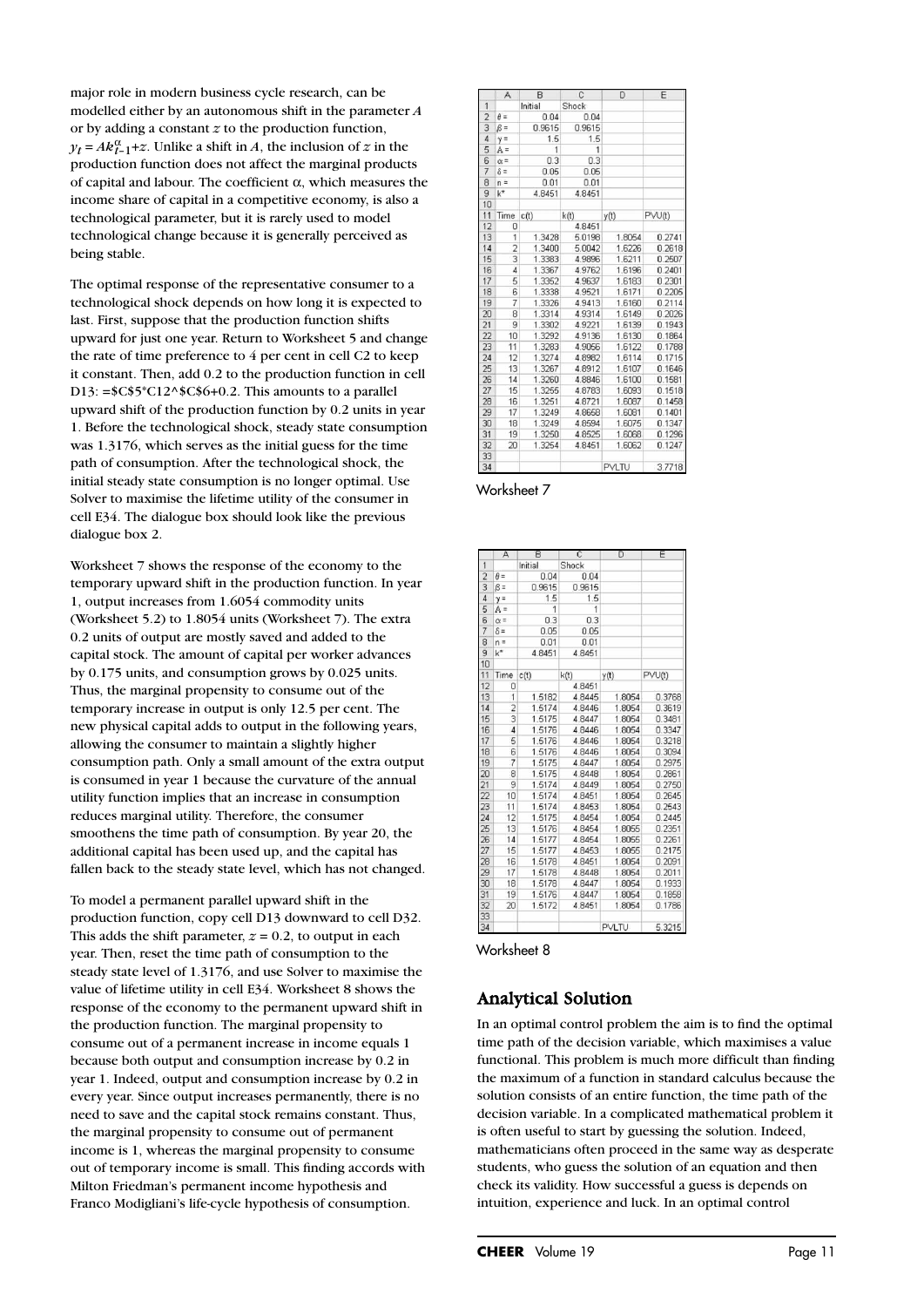problem it is naturally not realistic to guess the exact form of the optimal time path of the decision variable. Still, for analytical purposes we may conjecture that the optimal time path of the decision variable,  $\vec{u}$ , is known. Then, the functional  $V(x, \vec{v})$  oftains a maximum for a given initial functional,  $V(x_0, \vec{u})$ , attains a maximum for a given initial value of the state variable,  $x_0$ .

$$
V^*(x_0) = \max_{\vec{u}} V(x_0, \vec{u})
$$
\n(14)

 $V^*(x_0)$ , which is called the optimal value function, is the maximum value of the value functional,  $V(x_0, \vec{u})$ , if the decisionmaker chooses the best time path,  $\vec{u}$ , of the decision variable.9 Once it is assumed that the decisionmaker behaves optimally, the value of a project depends only on the starting value of the state variable,  $x_0$ . For this reason, the time path of the decision variable is not an argument in the optimal value function,  $V^*(x_0)$ . In the jargon of the optimal control literature, the time path of the decision variable has been 'maximised out'. Thus, the assumption that the decisionmaker behaves optimally transforms the functional,  $V(x_0, \vec{u})$ , into the function,  $V^*(x_0)$ . This is an important mathematical simplification because standard calculus can be applied to the optimal value function,  $V^*(x_0)$ , which is a function and not a functional.

In financial economics it is usually assumed that the decisionmaker chooses the optimal time path of the decision variable that maximises the present value of the stream of income generated by an asset. The optimal value function assumes that the decisionmaker maximises the value of an asset, but other behavioural assumptions may be more realistic. In the wake of the Enron scandal, American share prices fell because the public had lost the belief that corporate managers maximise the value of firms on behalf of shareholders. Different assumptions on the behaviour of decisionmakers produce different asset values. An important strand of financial literature considers the conflict of interest between managers and shareholders, which affects corporate governance and hence the value of firms.

The optimal value function shows the relationship between the value of a firm and its physical capital stock, assuming optimal behaviour. Differentiating the optimal value function yields the value of a single capital unit, the socalled shadow price of capital.

$$
\lambda_0 = \frac{dV^*(x_0)}{dx_0} \tag{15}
$$

The shadow price of capital,  $\lambda_0$ , measures the effect of an extra capital unit on the value of a firm. For example, the shadow price of a fish is \$10 if adding an extra fish to a fish stock increases the fishery's value by \$10. Similarly, extracting one unit of ore reduces the value of a mine by the ore's shadow price. An extra capital unit adds value to an enterprise because it contributes to current and future revenues. Since the shadow price of capital is the first derivative of the optimal value function,  $V^*(x_0)$ , it is assumed that the decisionmaker behaves optimally after the extra capital unit is added. The shadow price of capital is indeterminate if the behaviour of the decisionmaker is unknown.

John Maynard Keynes introduced the notion of 'user cost' in the theory of the firm. He defined user cost as 'the reduction in the value of the [capital] equipment due to using it as compared with not using it'. Keynes argued that firms add the marginal user cost of capital to the marginal factor cost when deciding on the optimal production plan:

'User cost constitutes one of the links between the present and the future. For in deciding his scale of production an entrepreneur has to exercise a choice between using up his equipment now and preserving it to be used later on. It is the expected sacrifice of future benefit involved in present use which determines the amount of the user cost, and it is the marginal amount of this sacrifice which, together with the marginal factor cost and the expectation of the marginal proceeds, determines his scale of production.' (Keynes, 1936: ch. 6)

A firm's short-run supply curve lies above the marginal factor cost curve because 'the short-period supply price is the sum of the marginal factor cost and the marginal user cost'. Keynes viewed the theory of value as incomplete because it did not pay attention to the user cost of capital in the production process:

'*Supply price* is, I think, an incompletely defined term, if the problem of defining user cost has been ignored.'

'Now in the modern theory of value it has been a usual practice to equate the short-period supply price to the marginal factor cost alone. It is obvious, however, that this is only legitimate if marginal user cost is zero, … .' (Keynes, 1936: ch. 6)

Keynes' contribution to the theory of value, the notion of user cost, is now largely forgotten. Even advanced microeconomic textbooks do not discuss user cost. This may be the case because Keynes did not develop a formal dynamic optimisation framework, which would have elucidated the concept of user cost. Despite his extensive mathematical training, Keynes used mathematics sparingly in his writings. But the concept of user cost has become central in resource economics, where in Keynes' view 'the necessity of allowing for user cost is obvious'. Keynes, however, had more in mind than applying user cost just to the exploitation of natural resources. The next quotation shows that he believed that capital equipment is subject to user cost in any enterprise:

'In the case of raw materials the necessity of allowing for user cost is obvious;–if a ton of copper is used up to-day it cannot be used to-morrow, and the value which the copper would have for the purpose of to-morrow must clearly be reckoned as a part of the marginal cost. But the fact has been overlooked that copper is only an extreme case of what occurs whenever capital equipment is used to produce. The assumption that there is a sharp division between raw materials where we must allow for the disinvestment due to using them and fixed capital where we can safely neglect it does not correspond to the facts;–especially in normal conditions where equipment is falling due for replacement every year and the use of equipment brings nearer the date at which replacement is necessary.' (Keynes, 1936: ch. 6)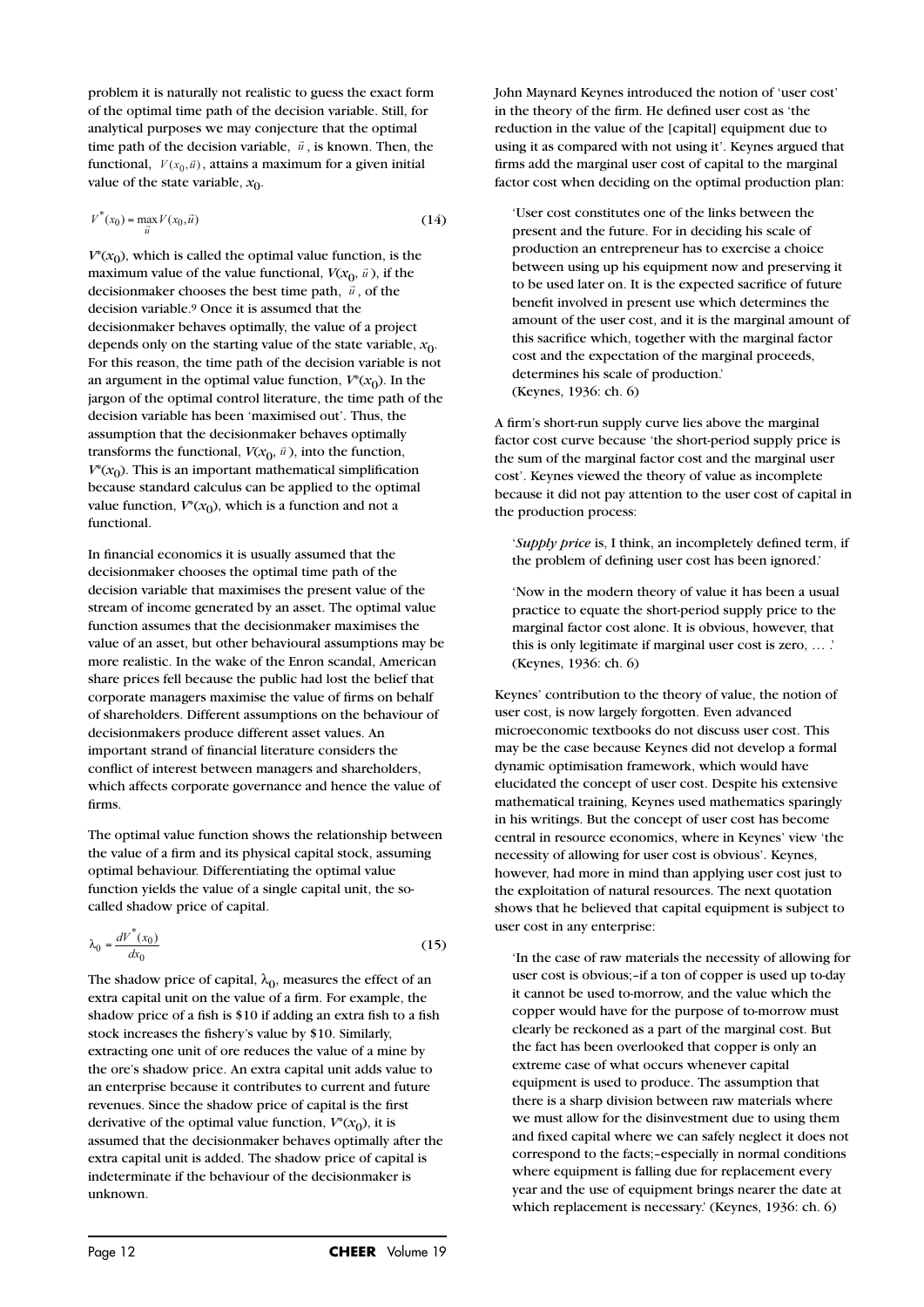The following steps derive the optimum conditions for a firm that considers the user cost of physical capital.10 At any time *t*, the value of a firm equals the shadow price of capital multiplied by the firm's capital stock, λ(*t*)x(*t*). Since the decision on the optimal time path of output is made at time 0, the shadow price of capital at time *t* > 0 is expressed in present value terms. Thus,  $\lambda(t)$  is the marginal value of a capital unit that will become available at time *t*, expressed in present value terms at time 0, and  $\lambda(t)$ x $(t)$  is the corresponding present value of the firm. At each point in time, the value of the firm changes by

$$
\frac{d[\lambda(t) \times x(t)]}{dt} = \lambda \dot{x} + \lambda x.
$$
 (16)

 $\dot{x}$  and  $\dot{\lambda}$ , are the time derivatives  $dx/dt$  and  $d\lambda/dt$ . The firm's value changes because the amount of physical capital changes,  $\lambda x$ , and the value of this capital changes,  $\lambda x$ . Let  $f(x, u)$  be the net revenue at time  $t$ , expressed in present value terms. The decisionmaker chooses the time path of output that maximises the sum of the momentary net revenue and the change in the value of the firm at every instant.

$$
f(x, u) + \lambda \dot{x} + \dot{\lambda} x \tag{17}
$$

The time path of the capital stock must fulfil the constraint  $\dot{x} = g(x, u)$ . This constraint gives rise to an optimal control  $\dot{x} = g(x, u)$ . This constraint gives rise to an optimal control problem because the growth rate of the state variable,  $\dot{x}$ ,  $\dot{x}$ ,  $\dot{y}$ depends both on the decision variable, *u*, and the state variable,  $x$ . Equation  $(4)$ , which applies to a renewable resource, provides and example for this type of constraint. Substituting the dynamic constraint into equation (17) yields:

$$
f(x, u) + \lambda g(x, u) + \lambda x \tag{18}
$$

Partial differentiation of expression (18) produces two conditions that the optimal time paths of the decision variable and state variable must fulfil:

variable and state variable must fulfill:  
\n
$$
f_u + \lambda g_u = 0
$$
\n(19)  
\n
$$
f_x + \lambda g_x + \lambda = 0
$$
\n(20)

$$
f_x + \lambda g_x + \lambda = 0 \tag{20}
$$

The subscripts *u* and *x* indicate partial derivatives. For example, *fu*=∂*f*/∂*u* measures the effect of a small change in the decision variable,  $u$ , on net revenue. Equation (19) is called the maximum principle, and equation (20), which has many names, is known as the auxiliary, costate, adjoint, influence or multiplier equation. Some authors also call the entire optimisation procedure Pontryagin's maximum principle.

Consider the economic interpretation of the maximum principle (19). Since capital is used up in the production process, a small increase in output, *u*, reduces the value of the firm by lowering the growth rate of the capital stock. The marginal user cost of capital  $-\lambda g_{\mu}$ , is the fall in the growth rate of the capital stock,  $g_u < 0$ , valued at the shadow price of capital,  $\lambda$ . The maximum principle says that at each instant along the optimal time path of production, the effect of a small change in output on net revenue,  $f_{\mu}$ , must equal the marginal user cost of capital,

 $-\lambda g_u$ . It is worthwhile to raise output until the increase in net revenue is counterbalanced by the reduction in the firm's value from using its capital equipment more intensively. This is what Keynes had in mind when he argued that 'it is the marginal amount of this sacrifice [the user cost] which, together with the marginal factor cost and the expectation of the marginal proceeds, determines his scale of production.'11

The maximum principle can be derived from the so-called Hamiltonian, an auxiliary function that is defined as  $H = f + \lambda g$ . Just set the partial derivative of the Hamiltonian equal to zero,  $H_u = f_u + \lambda g_u = 0$ . The second term in the Hamiltonian, λ*g*, is the user cost of capital, which yields the marginal user cost in the maximum principle, *Hu*. The Hamiltonian has an interesting economic interpretation: it measures the loss that arises when production is suspended for an instant, holding the capital stock constant.12 This loss consists of the sum of the momentary net revenue, *f*, and the user cost of capital, λ*g*. It should be noted that the user cost can be positive or negative. A fishery whose initial fish stock is less than the steady state value will choose a time path of fishing that allows for an increase in the fish stock ( $g > 0$ ), whereas the fish stock will fall if  $x_0$  exceeds the steady state value  $(g < 0)$ . However, it is the marginal user cost that enters the maximum principle, and, using Keynes' words, 'it is difficult to conceive of a case where the *marginal* user cost associated with an increase in [output, i.e.  $-\lambda g_u$ ] will be other than positive'.

The operation of a mine is a special case that leads to a problem in the calculus of variations. Since the decisionmaker has complete control of the ore reserve, the general constraint,  $\dot{x} = g(x, u)$ , simplifies to equation (2), which is  $\dot{x} = g(u) = -u$ . Therefore, the marginal user cost equals the shadow price of ore,  $-\lambda g_u = -\lambda(-1) = \lambda$ . The maximum principle then implies that along the optimal time path of ore extraction marginal net revenue,  $f_{\mu}$ , equals the shadow price of ore, λ. In the preceding quotation, Keynes put it this way, 'if a ton of copper is used up to-day it cannot be used to-morrow, and the value which the copper would have for the purpose of to-morrow must clearly be reckoned as a part of the marginal cost'.

Figure 1 illustrates the maximum principle. The horizontal line shows marginal revenue, *MR*, and the upward sloping line represents marginal factor cost, *MC*. Static optimisation produces output *u*\*, where marginal net revenue is zero,  $f_u = MR-MC = 0$ . The dynamic optimum occurs at the lower output,  $u_t$ , because the decisionmaker adds the marginal user cost,  $-\lambda g_u$ , to marginal factor cost. For example, the private owner of a natural resource produces  $u_t$ , whereas output is  $u^*$  in an open access system, as in the case of fish stocks in international waters. Privatisation works against overexploitation of natural resources because the owner of a resource cares about the user cost of capital. Without well-defined property rights, the decisionmaker does not take into consideration the effect of the output decision on the asset value of the resource. It should be noted that Figure 1, which is borrowed from standard microeconomics, applies to a point in time, whereas dynamic optimisation deals with behaviour over time. Usually, a firm's output changes over time. For example, it may gradually fall from  $u_t$  to  $u_{t+s}$ , and it is  $u_t$  only at an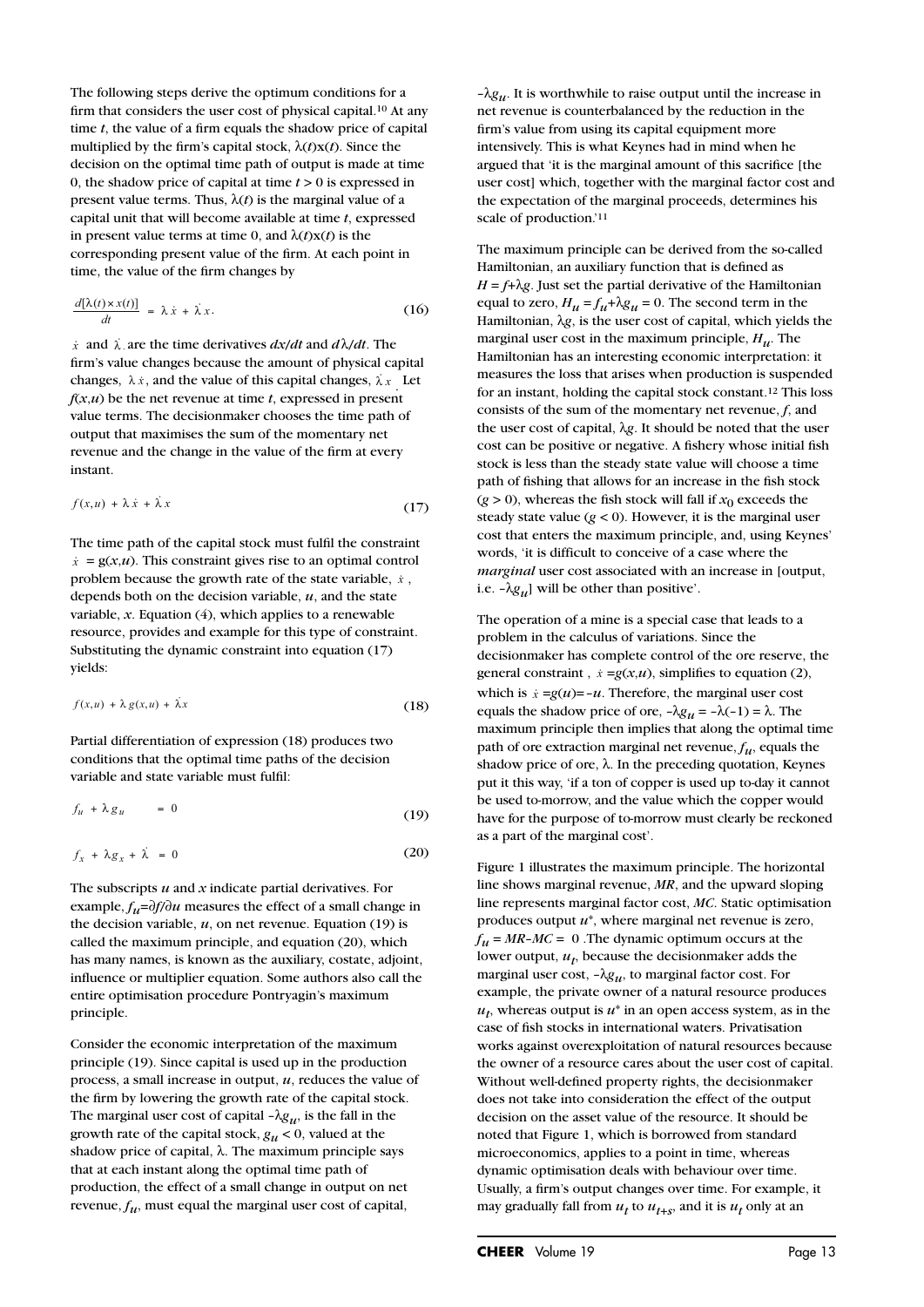

Figure 1. User cost

instant in the project's life. Thus, the location of the Keynesian short-run supply depends on the momentary value of marginal user cost.

The costate equation (20) also has an economic interpretation. At a point in time, an extra capital unit increases net revenue by  $f_x$ , and the growth rate of capital changes by  $g_x$ . The total benefit of an extra capital unit is the sum of the immediate increase in net revenue,  $f<sub>x</sub>$ , and the instantaneous change in the value of the firm,  $\lambda g_x$ . The cost of holding capital is the fall in its shadow price,  $\lambda$  <0.13 Thus, the costate equation shows that along the optimal time path of capital the firm maintains a sufficient capital stock so that the total marginal benefit of capital,  $f_x + \lambda g_x$ , equals its marginal holding cost,  $-\lambda$ . Converting  $\lambda$ the costate equation (20) from present values to current values clarifies the nature of the holding cost of capital. Let  $\mu(t)$  be the shadow price of a capital unit that becomes available at time *t*, measured at time *t*. Since  $\lambda(t)$  is the corresponding present value,  $\alpha$  available at terms<br>  $\alpha(t) = \mu(t)e^{-rt}$ *<sup>x</sup> <sup>x</sup> dt*  $\lambda$  *i*  $\lambda$ 

$$
\lambda(t) = \mu(t)e^{-rt}.
$$
\n(21)

Differentiating equation (21) yields  $\lambda = \mu e^{-rt} + \mu e^{-rt}(-r)$ . Next, substitute equation (21) and its first derivative into the costate equation (20).

$$
f_x + \mu e^{-rt} g_x + \mu e^{-rt} + \mu e^{-rt} (-r) = 0
$$
 (22)

Finally, multiply by  $e^{rt}$ , substitute  $F_x = f_x e^{rt}$ , and rearrange.

$$
F_x + \mu g_x = r\mu - \mu \tag{23}
$$

The transformed costate equation holds at any time point *t*. The right-hand side shows the marginal holding cost of capital, which equals the opportunity cost of a capital unit, *r*µ, adjusted for a possible capital gain or loss, µ. Thus, . along the optimal time path of capital, the total marginal benefit of capital,  $F_x + \mu g_x$ , equals the holding cost of capital. In the steady state, the current value of the shadow .price of capital is constant,  $\mu$ =0. Then, the total marginal benefit of capital,  $F_x + \mu g_x$ , equals the opportunity cost of capital, *r*µ.

#### **Notes**

- <sup>1</sup> The first problem in the calculus of variations was the so-called brachistochrone problem, which was formulated by Galileo in 1630 and solved by James and John Bernoulli in the 1690s. Galileo sought the form of a path along which a ball would roll downward, traversing a given horizontal distance, in the shortest possible time. The Bernoulli brothers found the exact path, which is first steep and then flat.
- See also Dreyfus (2002).
- It is more likely that the fishery will be operated on a sustainable basis if the biological renewal is high and the discount rate is low. See Conrad (1999: 15).
- <sup>4</sup> Solver is part of Excel, but you probably need to install it. Select 'Add-Ins …' in the Excel Tools menu, and click on 'Solver Add-in'. Then, Solver will appear in the Tools menu, where it can be started. If you have problems with the installation of Solver, search for 'load add-in' in the Excel Help facility.
- <sup>5</sup> www.solver.com includes a tutorial, sample programs and upgrades to Solver.
- Walsh (2003: ch. 2) derives equation (11), which uses per capita terms, from a constraint with aggregate quantities.
- In the case of the Ramsey model, Solver can handle about 30 years.
- 8 The full formulas in cells B9 and C9 are: Cell B9: =((\$B\$5\*\$B\$6\*(1+\$B\$8))/((1+\$B\$8)\*(1+\$B\$2)-(1- \$B\$7)))^(1/(1-\$B\$6)) Cell C9: =((\$C\$5\*\$C\$6\*(1+\$C\$8))/((1+\$C\$8)\*(1+\$C\$2)-(1- \$C\$7)))^(1/(1-\$C\$6))
- The optimal value function is analogous to the indirect utility function in static microeconomic analysis.
- 10 Dorfman (1969), Kamien and Schwartz (1981: Part II, Sec. 20) and Silberberg (1990: ch. 18) provide more detail.
- <sup>11</sup> Keynes was also among the first to grasp the dynamic optimisation problem of a forward looking consumer. Ramsey (1928: 547) acknowledged Keynes' help in the interpretation of the optimum condition that arises in the analysis of the consumption-saving decision.
- <sup>12</sup> The Hamiltonian equals the negative of the time derivative of the optimal value function, holding the capital stock constant. See Kamien and Schwartz (1981: 239) and Silberberg (1990: 620–621).
- <sup>13</sup> It is possible that the shadow price of capital rises along the optimal time path.